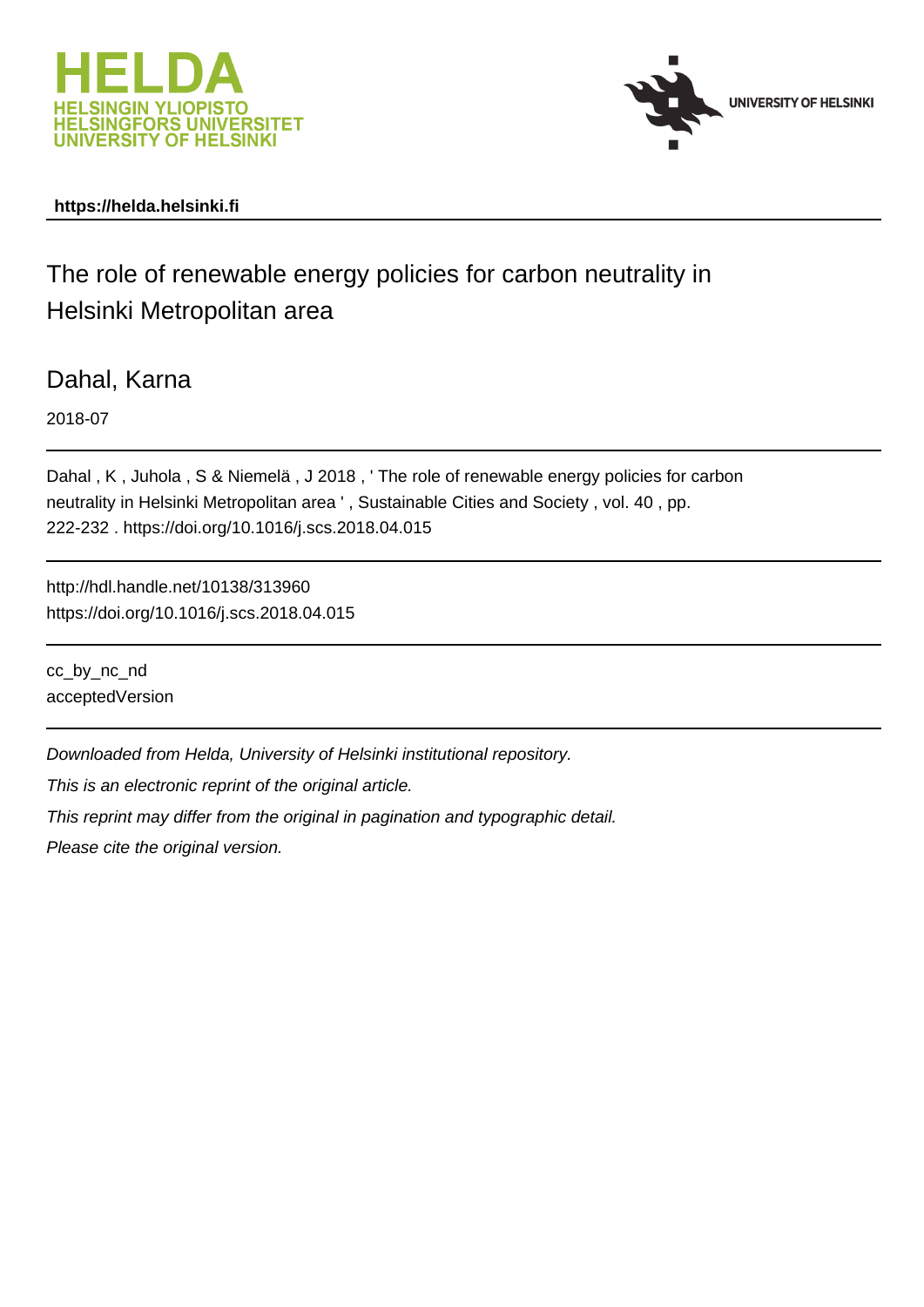## Accepted Manuscript

Title: The role of renewable energy policies for carbon neutrality in Helsinki Metropolitan area

Authors: Karna Dahal, Sirkku Juhola, Jari Niemela¨

| PII:       | \$2210-6707(18)30053-2                    |
|------------|-------------------------------------------|
| DOI:       | https://doi.org/10.1016/j.scs.2018.04.015 |
| Reference: | SCS 1055                                  |

To appear in:

| Received date: | 9-1-2018 |
|----------------|----------|
| Revised date:  | 9-4-2018 |
| Accepted date: | 9-4-2018 |



Please cite this article as: Dahal, Karna., Juhola, Sirkku., & Niemelä, Jari., The role of renewable energy policies for carbon neutrality in Helsinki Metropolitan area.*Sustainable Cities and Society* <https://doi.org/10.1016/j.scs.2018.04.015>

This is a PDF file of an unedited manuscript that has been accepted for publication. As a service to our customers we are providing this early version of the manuscript. The manuscript will undergo copyediting, typesetting, and review of the resulting proof before it is published in its final form. Please note that during the production process errors may be discovered which could affect the content, and all legal disclaimers that apply to the journal pertain.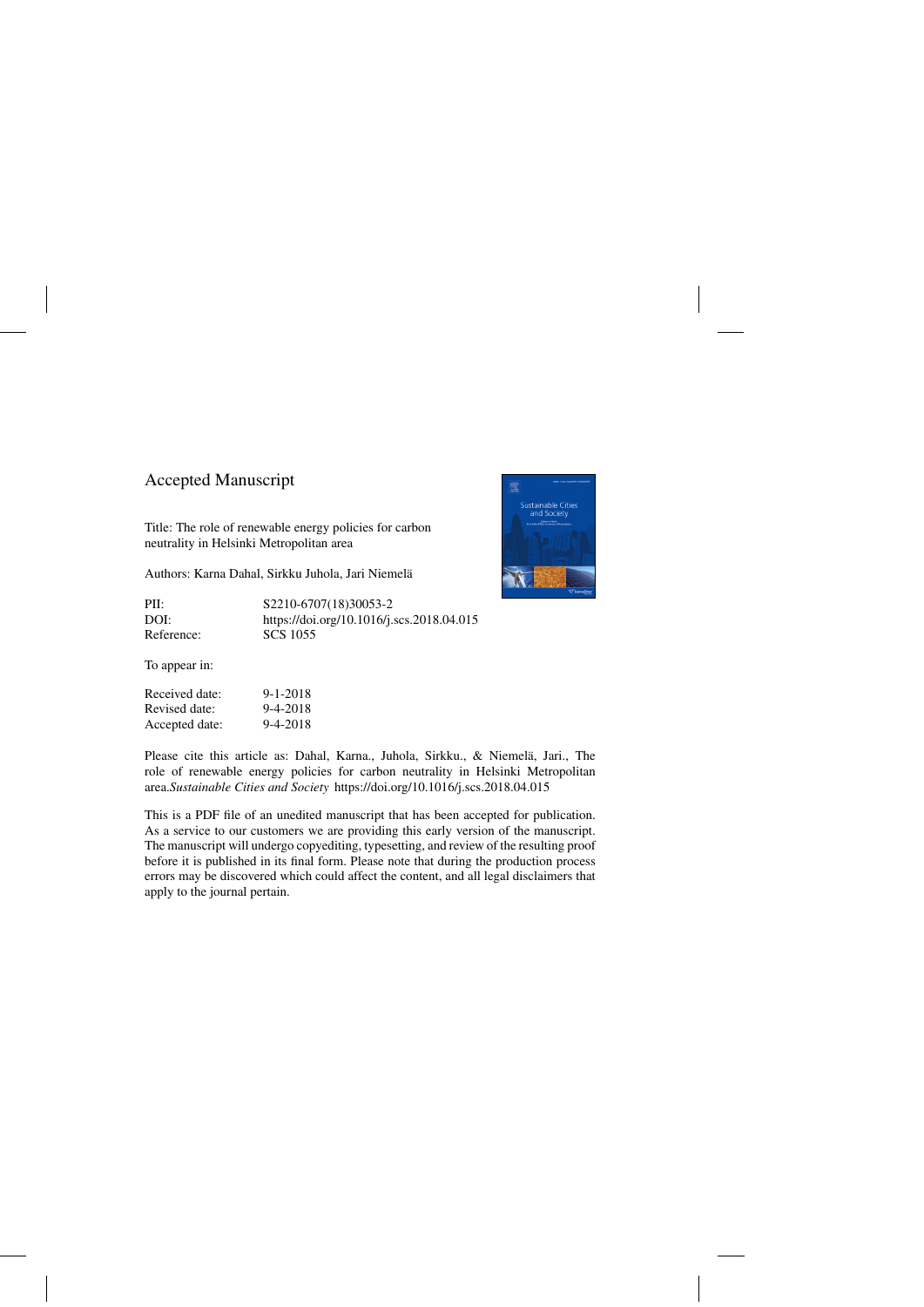### Article

# **The role of renewable energy policies for carbon neutrality in Helsinki Metropolitan area**

### **Karna Dahal1\*, Sirkku Juhola2, and Jari Niemelä3,**

- <sup>1</sup> Department of Environmental Sciences, University of Helsinki, P.O. Box 65, Viikinkaari 2, FI-00014 Helsinki, Finland. karna.dahal@helsinki.fi **Exam Dahal", Sirkku Juhola<sup>2</sup> and Jari Niemelä<sup>5</sup><br>
2 Department of Environmental Sciences, University of Helsinki, P.O. Box 65, Viikinkaari 2, FL-00014 Helsinki, Finland, karna.dahal@helsinki.fi<br>
2 Department of Environm** 
	- <sup>2</sup> Department of Environmental Sciences, University of Helsinki, P.O. Box 65, Viikinkaari 2, FI-00014 Helsinki, Finland. sirkku.juhola@helsinki.fi;
	- <sup>3</sup> Helsinki Institute of Sustainability Science, P.O. Box 65, Viikinkaari 2, FI-00014 Helsinki, Finland. jari.niemela@helsinki.fi

**\*** Correspondence: karna.dahal@helsinki.fi; Tel.: +358-44-5131755

### **Highlights**

- Approximately 8.3% and 13.3 % renewable share in final heating and electricity consumption in Helsinki Metropolitan area
- Clean and renewable energy production target for energy transition to carbon neutrality
- Policies for integrating renewable energy (waste heat, heat pumps, solar) in the buildings and district heat network
- Several organizational, technological, economic and societal barriers to formulate and implement the renewable energy policies
- 
- Innovative policy solutions to overcome the shortcomings and barriers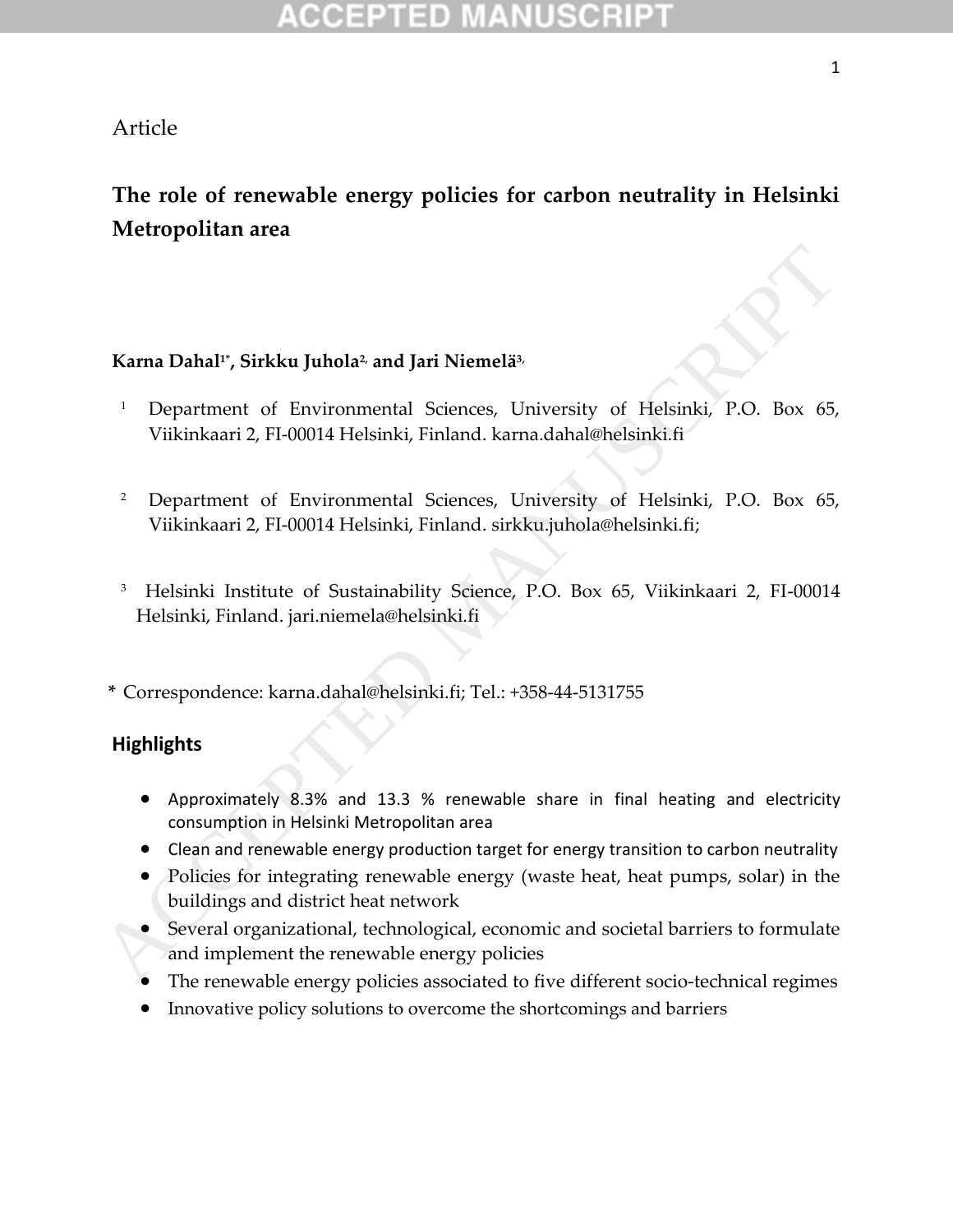## **Abstract**

Renewable energy policies are necessary for achieving carbon neutrality which is the main goal for climate change mitigation. The cities in the Helsinki Metropolitan area have committed themselves to significantly reducing carbon emissions through various climate measures including some measures for renewable energy utilization. We use multilevel perspective (MLP) and renewable energy frameworks to examine the role of renewable energy policies to carbon neutrality in the Helsinki Metropolitan area and base our analysis on various policy documents and semi-structured interviews. Our findings show that current renewable energy policies in the Helsinki Metropolitan area are weak and many challenges exist. Nevertheless, many options are available for improving existing policies. The cities have many opportunities to adopt various energy policy measures, including small-scale renewable energy production in building premises, renewable energy integration to district heating, demand-side solutions for energy utilization, and increasing budgets and subsidies to renewable energy production and enhancement of the social acceptance of renewable energy. Such additional policies are needed to reach carbon neutrality in the Helsinki Metropolitan area. dimate measures including some measures for trenewable energy timization. We use<br>method renewable energy constrained energy furneworks to examine the role of<br>renewable energy policies to carbon neutrality in the Helsinki M

**Key Words**: renewable energy, carbon neutrality, energy transition, energy policies

### 1. **Introduction**

Low-carbon transitions are long-term multi-faceted processes, consisting of three different approaches; 1) concerns about the climate change impact of the energy production and use, often understood as de-carbonization and carbon neutrality of the energy system; 2) energy security, physical availability of energy in an area; and 3) affordability of energy for residents and commercial use (Hiteva, 2013). Carbon neutrality is an aim for low carbon transition (Brandt et al., 2014). As being one of the pillars of national prosperity, energy policies should be formulated and implemented to ensure the energy security of the region and minimize negative effects on the environment.

Renewable energy and energy efficiency are central components of a successful global low-carbon transition but they will need to be accompanied by other low-carbon technologies, according to each country's circumstances, including energy sector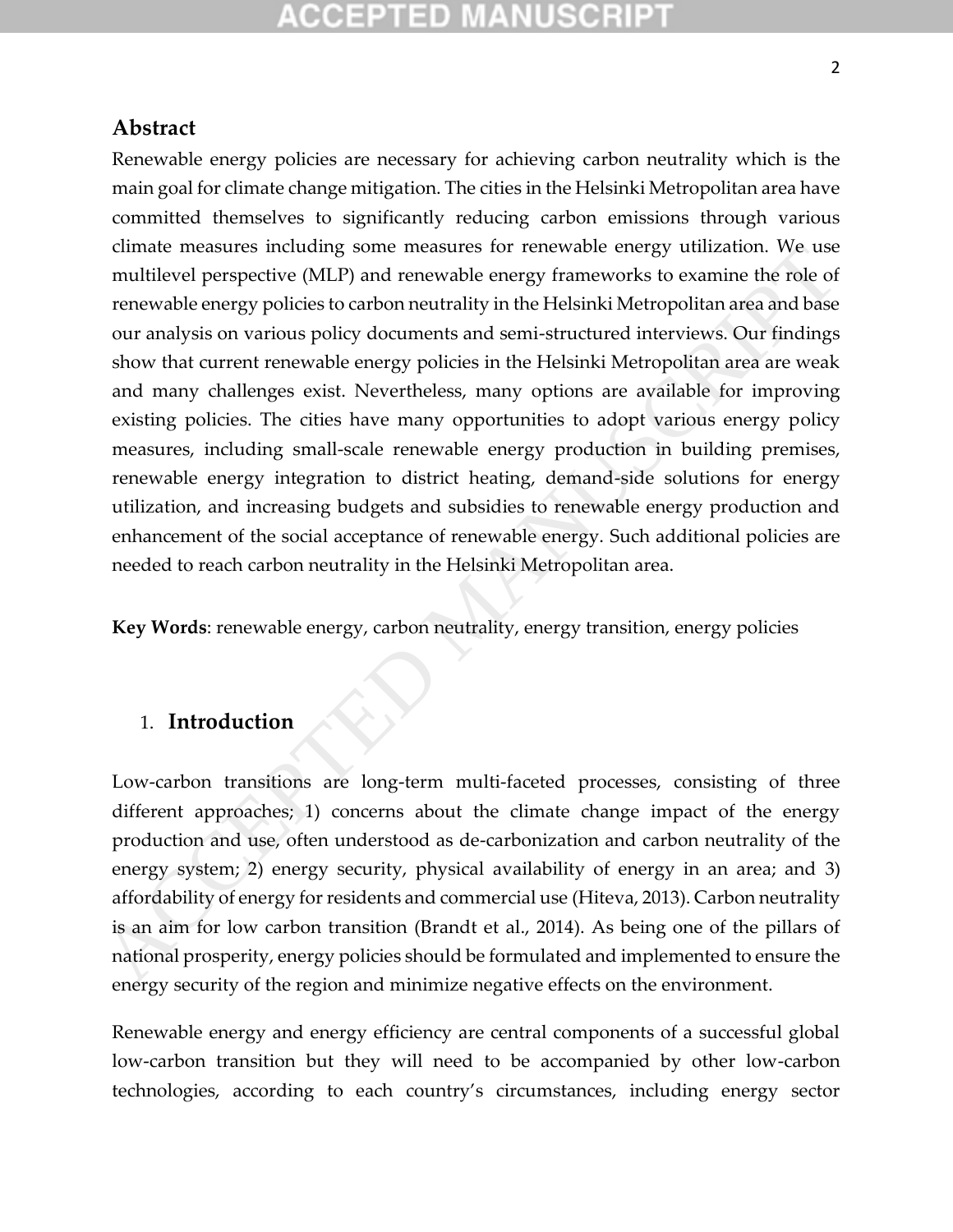# (CHP) HED)

potentials, and policy and technology priorities (IEA & IRENA, 2017; Poggi, Firmino, & Amado, 2017). A few major transition paths, such as socio-technological, infrastructural and technological, and institutional transitions play an important role in low carbon energy transitions (Verbong & Geels, 2007). These transition paths are technical, regulatory, and cultural driven by businesses, central and local governments, various institutions and the civil society (Laes, Gorissen, & Nevens, 2014). Energy transition of the socio-technological path includes end-point energy use and technological changes, due to the social circumstances and consumer choices. Infrastructural and technological transition include changes to physical infrastructures for low carbon energy production, distribution and utilization and low carbon transportation systems. Similarly, institutional factors include development of various policy processes, co-ordinations, and development of knowledge strengthening programs.

The role of cities in reducing global carbon emissions and transforming energy system is essential (Petersen, 2016). The national climate and energy policies are key drivers for the cities' energy and climate policies (Corfee-Morlot et al., 2009) and the transition of energy systems not only includes profound changes to energy technologies but also to social, regulatory, and economic aspects of energy production, supply, and consumption (Miller, Iles, & Jones, 2013). It is also crucial to understand the present energy investment landscape and how it can evolve to meet the carbon neutrality goals and to contribute to low carbon energy transition (IEA & IRENA, 2017). Thus, integration of social issues, such as policy processes and investment decisions and robust short and long-term policy implications, will be needed in the transition processes (Laes, Gorissen, & Nevens, 2014; Voß, Smith, & Grin, 2009; Nevens & Roorda, 2013). regulatory, and cumuma univer by volantized may be entergy intergentially and the rist in the Helpinki missiliutions and the civil soletic prosessor, e. Nevens, 2014). Energy transition of the socio-technological path inc

The cities in the Helsinki Metropolitan area have committed themselves to carbon neutrality (Dahal & Niemelä, 2016). They have been deploying both the national as well as local renewable energy policies and set several renewable energy policy targets for carbon neutrality. However, the role of such national and local level energy policies and renewable energy policies on carbon neutrality in the Helsinki Metropolitan area have not been studied yet. Furthermore, it is not known to what extent these (renewable) energy policies are formulated and implemented and if there are any shortcomings of the existed renewable policies in the cities in the Helsinki Metropolitan area. The main questions we address in this paper are: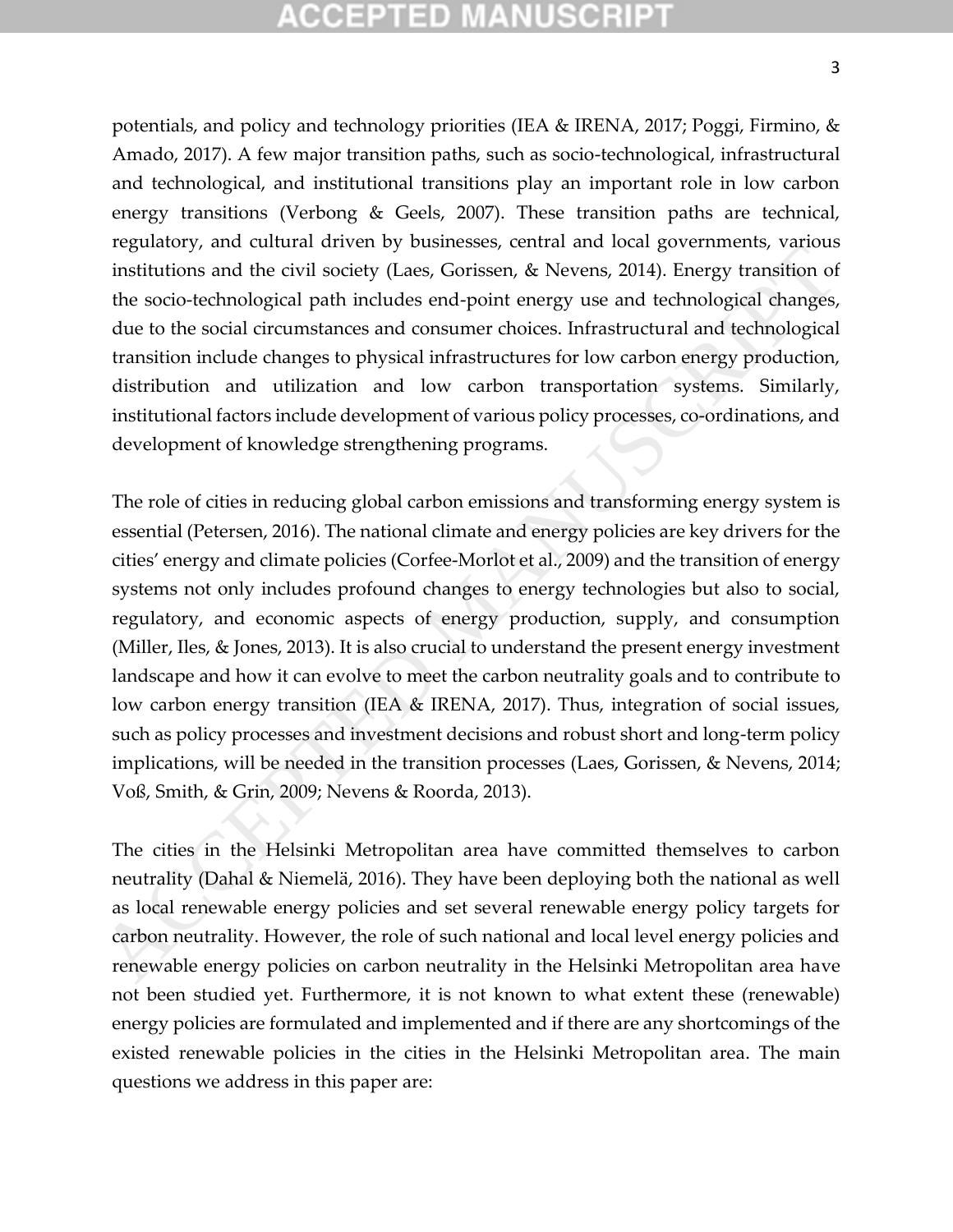- 1. How have the local and national (renewable) energy policies been deployed in the cities in Helsinki Metropolitan area?
- 2. What are the shortcomings of existing renewable energy policies and barriers for implementing such policies in this area?

We also explore some solutions for the implementation of renewable energy policies in the case area. In addition, this paper also contributes to our understanding of city level renewable energy generation, distribution, integration policies as such energy policies have great impact on the renewable energy promotion and integrated energy development, as well as carbon neutrality.

In section 2, we explain the background of the concepts of energy transition for carbon neutrality and the chosen analytical framework. In section 3, we outline the materials and methods used in this study. Section 4 presents the results, including the multidimensional prospects of, renewable energy policies for low carbon energy transition. Finally, in section 5, we discuss the outcomes and present our concluding remarks.

### **2. Analytical framework and methodology**

### **2.1 The role of energy transition to accomplishing carbon neutrality**

Over the past years, low carbon energy transition has been at the core of climate policies in many countries and cities (Brandt et al., 2014). Carbon neutrality means balancing artificial carbon emissions by offsetting with various emission reduction activities and low carbon energy production methods to obtain net zero carbon footprint (Dahal & Niemelä, 2016). The energy transition needed to reach carbon neutrality is vital at production stage of carbon emissions and energy policies applied at this stage determine the quantity of reduced carbon emission. The energy policies become even more important when the energy induced carbon emissions cover a big part of the total carbon emissions production of a city or a country. We also explore some solutions for the implementation of renewable energy policies in the case area. In addition, this paper also contributes to our understanding of city level<br>renewable energy generation, distribution, i

Transition to renewable energy depends on various factors, such as energy policies, abundancy and feasibility of energy sources, business models, prices for renewables vs. fossil fuels, energy security, and attitudes towards the new energy sources. Renewable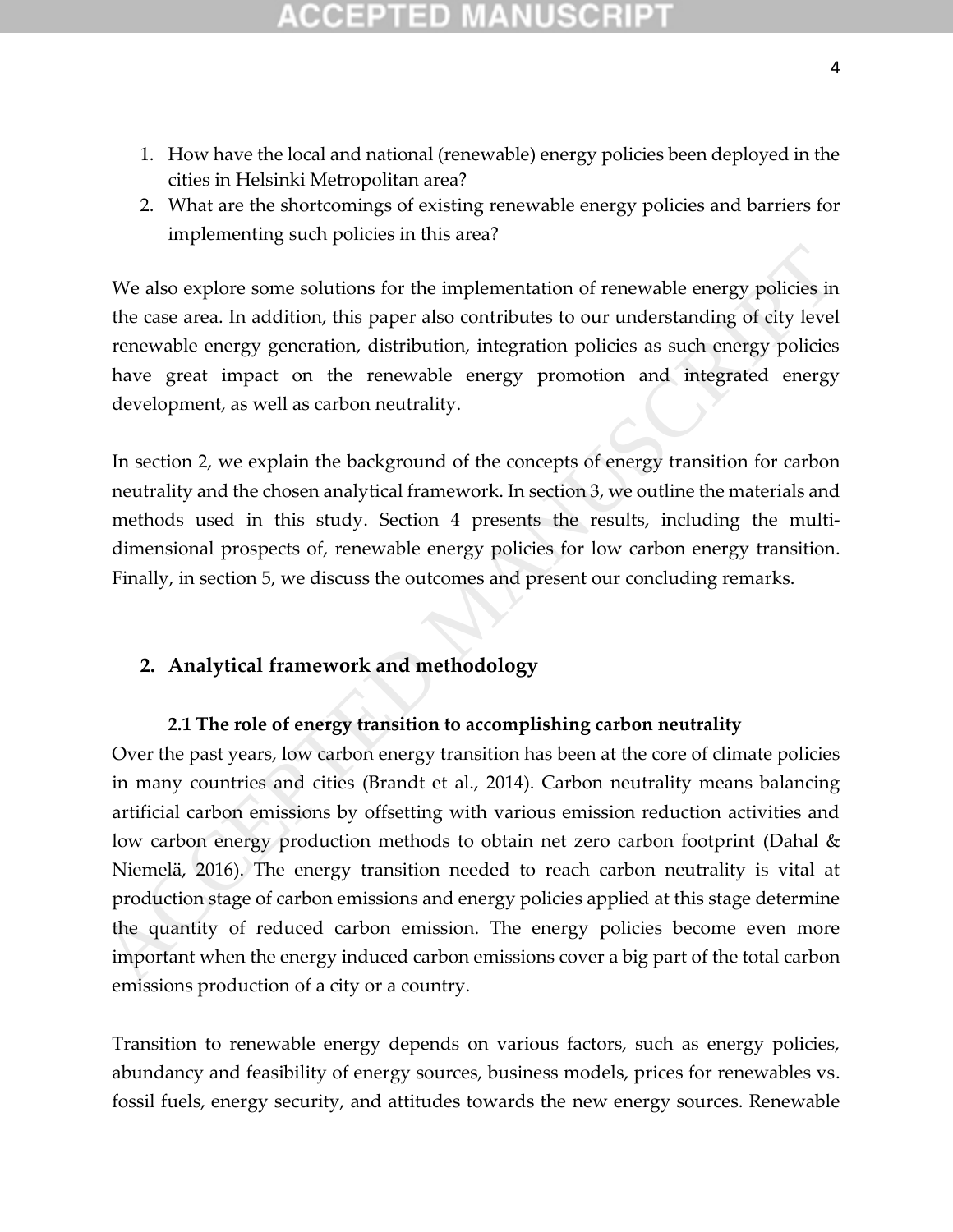# CGEPTED M

energy policies are key to achieving carbon neutrality because renewable energy sources are everlasting and produce negligible carbon during their lifecycles (Aslani, Helo, & Naaranoja, 2013; Singh, Pant, & Olsen, 2013). Most of them are abundantly available all over the world (Timmons, Harris, & Roach, 2014). Energy production from wind and solar have become popular in many European countries while geothermal production has been the pioneering heating solution in the cold climatic regions (Minea, 2015). Similarly, hydropower production potential from run-off water is significant but related environmental issues need to be taken into consideration. Many scientists also agree that bioenergy is beneficial for low carbon energy solutions in the regions where its' abundance is high (Puigjaner, Pérez-Fortes, & Laínez-Aguirre, 2015). Energy production from bioenergy can be the easiest way to low carbon energy solutions in the various regions, such as Finland, where massive (80 % of total renewables) wood-based energy is produced using by-products and residues from the forest industry (Korhonen, et.al., 2015). If these renewable energy sources are utilized and manipulated sustainably, significant carbon emissions can be reduced and energy transition to carbon neutrality is achieved (IEA, 2009; Owusu & Asumadu-Sarkodie, 2016).

The economic factors for a transition towards renewables are currently moving in the right direction towards carbon neutrality (Timmons, Harris, & Roach, 2014). Low carbon innovation market is changing rapidly, as the costs of renewable energy and transportation technologies are decreasing (Nykvist & Nilsson, 2015). Furthermore, latest innovations such as smart meters, hybrid vehicles, and building automation systems will reduce the cost of low carbon technologies, lowering the gains from fossil fuels. Renewable energy production and storage technologies are potentially disruptive because they alter the way we produce and use energy and create new business ecosystems, leading to radical shifts in the roles of consumers and service providers (Manyika et al., 2013). Certain renewable energy sources (e.g. solar) are already competing with fossil fuels solely on financial terms in some countries (Timmons, Harris, & Roach, 2014). Wind power production prices have also declined over the last 10 years (Taylor, Ralon, & Ilas, 2016). These developments are encouraging factors for energy transition which the cities in Helsinki Metropolitan area are also benefiting from it to achieve carbon neutral goals. some rate become popular at many competer contracts wire geodienting potentions with possibles beson (Minega Sults). Similarly, hydropower production potential from run-off water is significant but related environmental i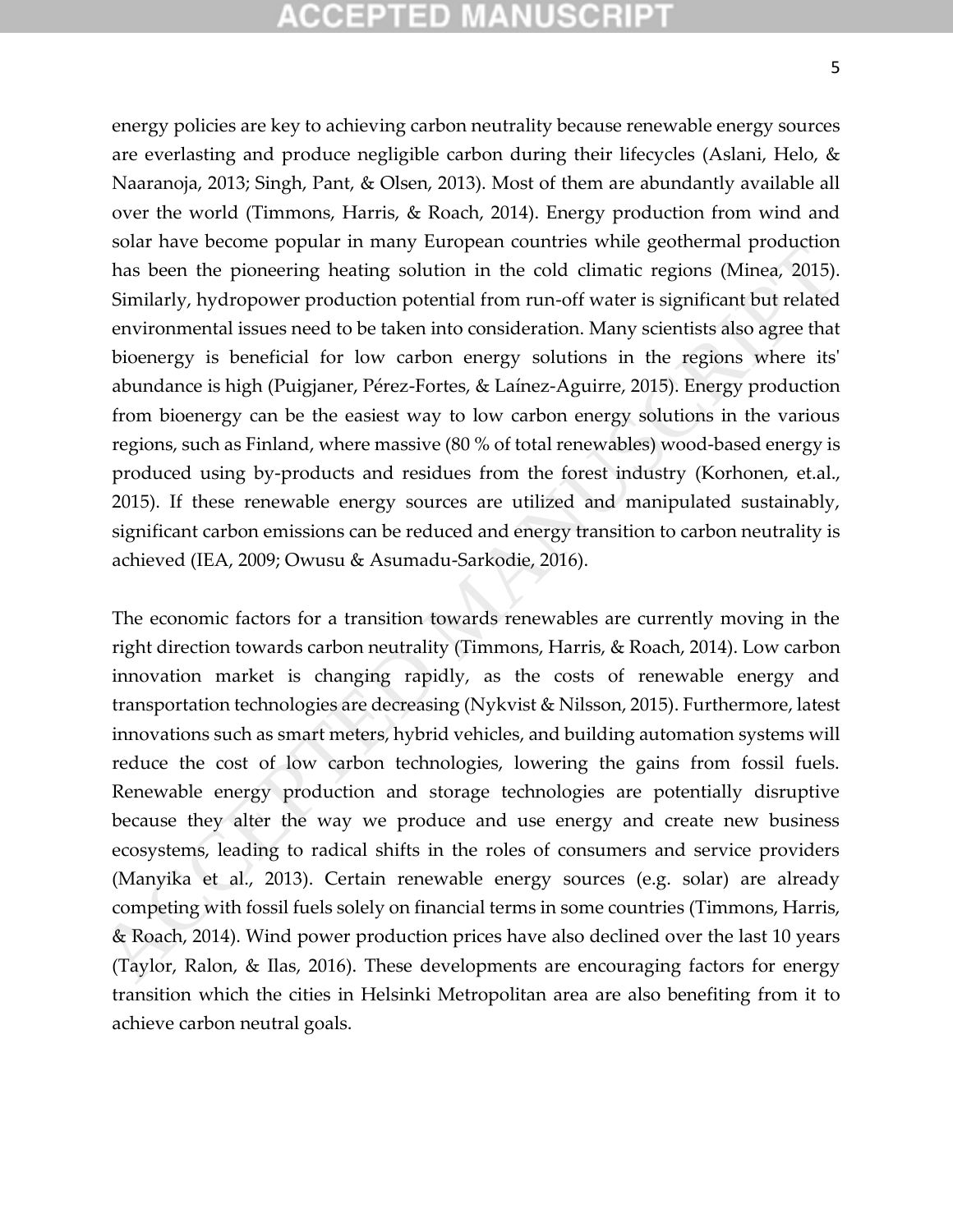## COEPTED M

Several cities are aiming to achieve carbon neutrality by importing low-carbon energy and employing nuclear energy from other regions in addition to carbon emissions reductions from sources and sinks (Dahal & Niemelä, 2017; Sovacool, 2017). However, real carbon emissions are not reduced in the cities' geographical boundaries if imported low carbon energy is counted in the carbon neutral goal. In addition, nuclear energy also has several concerns on the safety issues which retards the overall sustainability of the carbon neutral strategy (Kyne & Bolin, 2016).

### **2.2 Approaches to carbon neutrality and renewable energy policies in Helsinki Metropolitan area and Finland**

The cities in Helsinki Metropolitan area have set individual goals to become carbon neutral in addition to the Helsinki Region Environmental Services Authority (HSY)'s vision of a carbon neutral Helsinki Metropolitan area by 2050 (Dahal & Niemelä, 2016). Previously, the City of Helsinki and Espoo had set goals to become carbon neutral by 2050 but they are currently working on more ambitious carbon neutrality targets. Helsinki city council has passed a bill to become carbon neutral already by 2035 and the Espoo has passed a climate strategy to become carbon neutral by 2030. The cities have defined their approaches for reaching the goal differently. Helsinki aims to reduce total carbon emissions by 80 % by 2035 and the remaining 20 % will be reduced with other means. Espoo has not defined how to achieve carbon neutrality. Vantaa has committed itself to reducing 80 % of total emissions by 2050 while the City of Kauniainen, a very small city, does not have any specific targets. Actions towards carbon neutrality are happening in the Helsinki Metropolitan area (Dahal & Niemelä, 2016) but renewable energy strategies are not clearly stated in the cities' climate strategies. Only Helsinki has defined the share of renewable energy which it will include in its final energy consumption (Dahal, Niemelä, & Juhola, 2017). For anotheringy as connect mure canon method and gata in actual policies has several concerns on the safety issues which retards the overall sustainability of the cabon neutral strategy (Kyne & Bolin, 2016).<br>
2.2 Approach

At the national level, Finland's long-term climate strategy is to become carbon neutral by 2050 (Parliamentary Committee on Energy and Climate, 2014). There is an ambitious renewable energy target to increase the share of renewable energy to 38% of final energy consumption by 2020 (IEA, 2013; Aslani, Helo, & Naaranoja, 2013). In 2016, the country achieved 34% renewable energy share in its final energy consumption (Tilastokeskus, 2017). While the national level renewable energy target will most likely be achieved,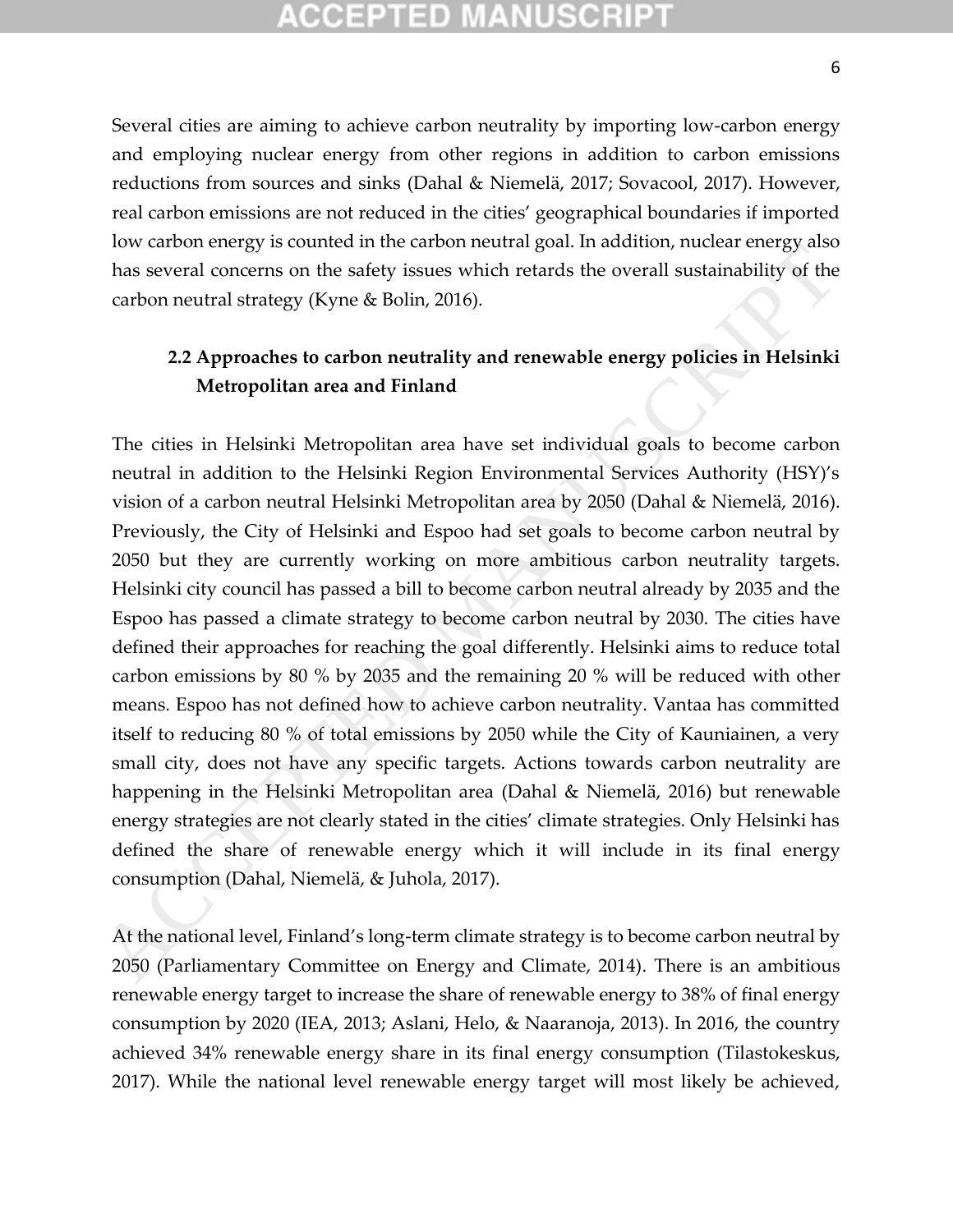Helsinki Metropolitan area is struggling to achieving 20 % renewable energy target by 2020. This target is the same as at the EU level but about half of the national level target. Currently, Helsinki Metropolitan area has approximately 8.3% renewable share in its final heating consumption and 13.3% in its final electricity consumption (Helsinki Environmental Statistics, 2017; Dahal & Niemelä, 2016). Today, fossil fuels—coal and natural gas—are the dominant energy source in the Helsinki Metropolitan area (Dahal & Niemelä, 2016; Aslani, Helo, & Naaranoja, 2013).

#### **2.3 A framework of renewable energy policies for carbon neutrality**

Since the renewable energy policies are the major mechanism for carbon neutrality, they need to be carefully formulated and implemented. The framework in Figure 1 helps to understand the stages for formulation and implementation of renewable energy policies. This links to study of socio-technical transition at the level of entire energy system described in section 2.4 as the framework refers to tangible and measurable elements, such as infrastructures, market values, regulations, consumption patterns and public opinion. The figure represents the types of major renewable energy policies applicable for carbon neutrality at the national, as well as the local level. Renewable energy policies usually include the policies from energy production through energy conservation and energy distribution to energy utilization (Hiteva, 2013). The major policy components of the framework for renewable policies represent four different types in a box, which are further categorized. Accountined a botanical solar control in the simulation and the simulation and the simulation of the simulation of the Helsinki Metropolitan area (Dahal & Niemelä, 2016; Aslani, Helo, & Naaranoja, 2013).<br>
2.3 A framework o

| <b>Energy Production</b>                          | <b>Energy utilization</b>    |  |  |
|---------------------------------------------------|------------------------------|--|--|
| Production methods                                | <b>Utilization habits</b>    |  |  |
| Fuel shifting<br>$\blacksquare$                   | Industrial operations        |  |  |
| Renewable energy use<br>$\blacksquare$            | <b>Transport fuels</b>       |  |  |
| Site-specific                                     | Public engagement            |  |  |
|                                                   |                              |  |  |
| <b>Energy Distribution</b>                        | <b>Energy Conservation</b>   |  |  |
| Intelligent grids                                 | Electric vehicles            |  |  |
| Storage technology<br>$\overline{\phantom{0}}$    | Energy efficiency            |  |  |
| Renewable integration<br>÷                        | improvements                 |  |  |
| <b>Energy markets</b><br>$\overline{\phantom{0}}$ | Energy consumption practices |  |  |
|                                                   | Demand solutions             |  |  |

Figure 1: Framework for renewable energy policies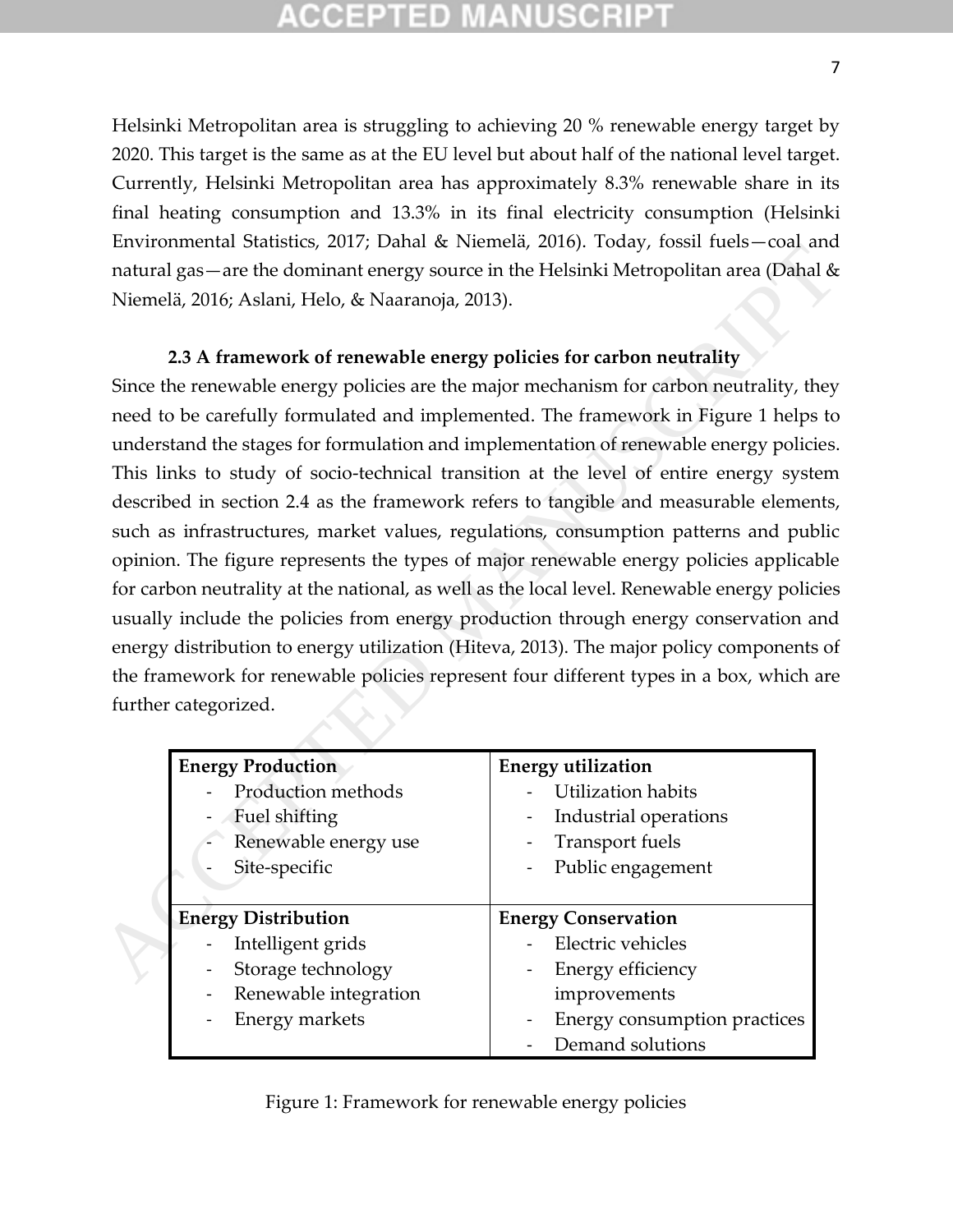Policies related to energy production are energy production methods in the power plants or energy producing sites, shifting of fuels from fossil fuels to clean and renewable fuels, and deployment of the renewable energy sources (Figure 1). Policies for the energy utilization are related to how the consumers utilize the energy for daily use, what fuels are used for industrial operations and how they are performed, and what kind of fuels are used in vehicles or whether the vehicles are modified for the clean fuel use. Policies required for energy conservation are the development of storage technologies, boosting electric vehicle use, and increasing research and development projects for such technologies. Renewable energy integration policies are important for end energy usage across the energy distribution network, such as small-scale electricity integration to electricity grids and heat pumps and other renewable energy (e.g. solar, geothermal and waste heat) integration to district heating (DH) network. In addition, energy consumption reduction policies between the energy conservation to energy utilization phase are also important for the sustainable utilization of renewable energy. For instance, demand side solutions policies, such as smart metering, thermostat settings, and waste heat recovery systems etc. We use this framework for analyzing the data in section 4.1. and and extends to move to usually and the ensign of the ensign of the ensign of the ensign of the steel of industrial operations and how they are performed, and what kind of fuels are used in vehicles or whether the vehi

**2.4 Multi-level perspective on socio-technical transition of the energy systems**  Energy transitions to carbon neutrality concern the interactions between technology, policies, businesses and society. It is a multidimensional process with potential lock-ins with the existing structures of financial, institutional, and infrastructure systems (Geels, 2011). Such structures are subjected to change with various socio-technical transition practices, such as technology, policy, markets, consumer practices, cultural meaning and scientific knowledge (Geels, 2011). A multi-level perspective (MLP) can be used to understand the multi-dimensional nature of energy transition and dynamics of structural changes for achieving carbon neutrality in the city level. The MLP not only focuses on upstream green electricity production technologies (e.g. wind, solar, bio-energy) but also broader socio-technical innovations, such as the civil society and cities' initiatives (Geels, 2014). The MLP of the entire energy system is formed from the interplay of developments at three analytical levels: socio-technical regimes, socio-technical landscapes, and niches (Kivimaa & Kern, 2016). Figure 2 depicts the MLP of energy transition for the cities.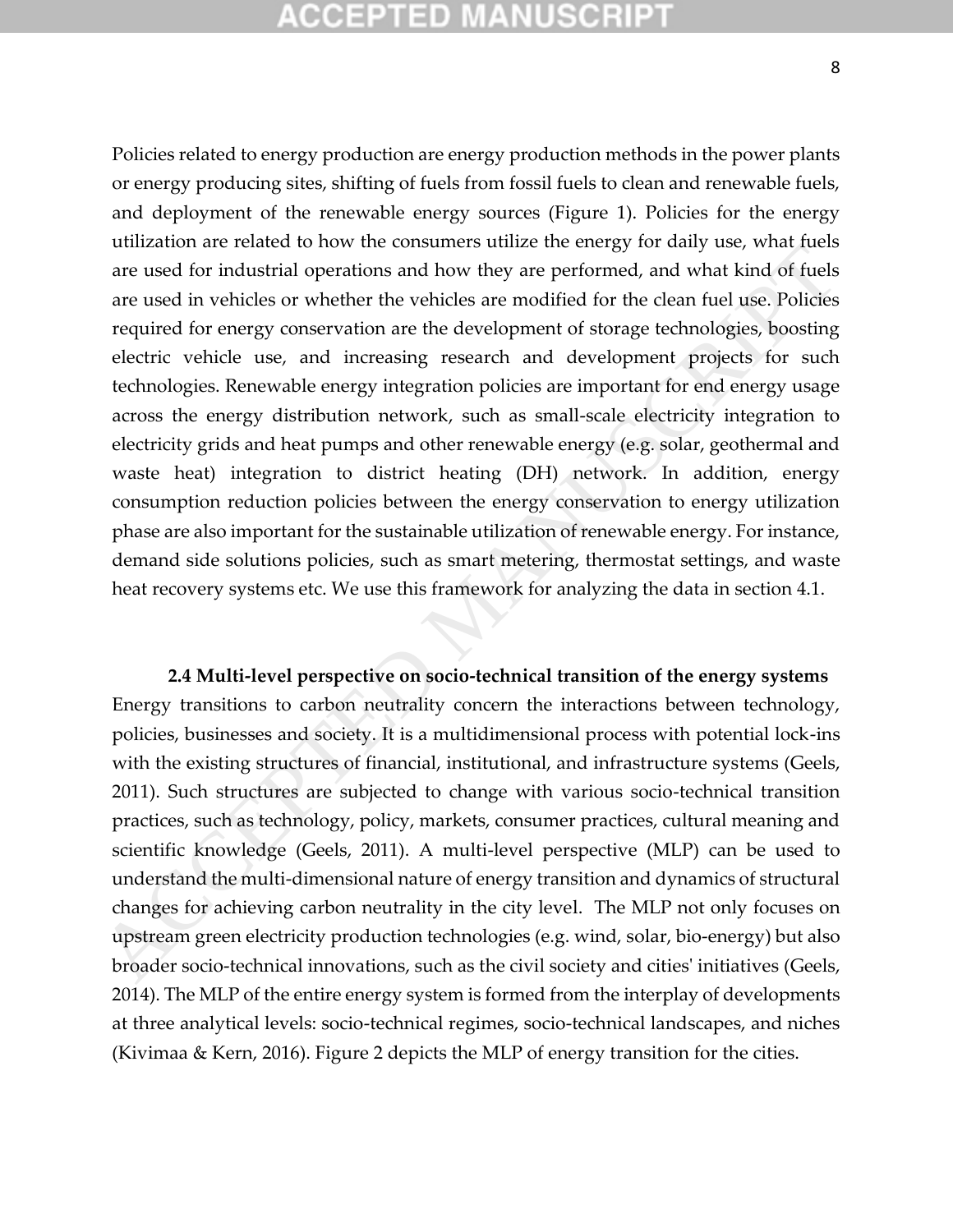

**Figure 2: Multi-level perspective on socio-technical transition of the energy systems (adapted from Geels, 2011**)

Socio-technical regimes include various regime rules. The hexagon within the transition framework is a multi-faceted renewable energy policy regime interface with five different socio-technical regimes, including renewable energy, organizational, infrastructure, market and user policies and socio-cultural. The arrows directed towards carbon neutrality indicate the multi processes of achieving carbon neutrality and other arrows indicate the interrelation between three analytical levels within the socio-technical transition. The MLP is the main analytical framework of this study, focusing on the regime interfaces. In addition, the socio-technical regime includes energy policies for energy production, consumption, distribution, and conservation represented in Figure 2. Thus, both the renewable energy framework and MLP framework are interrelated to addresses the policy processes in the cities.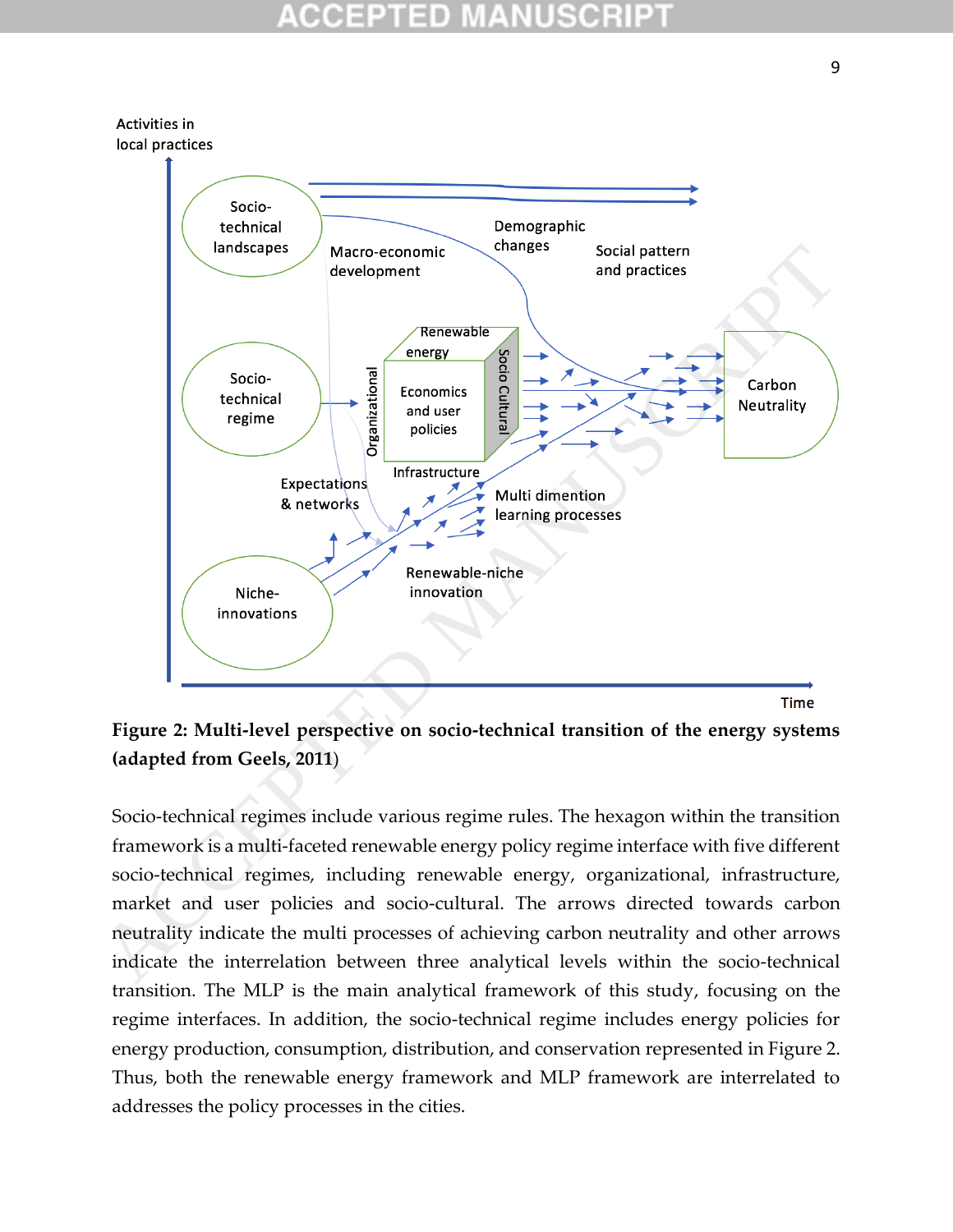In addition to regimes, we pay attention to niches which are 'protected spaces' such as R&D laboratories, subsidized demonstration projects, or small-scale market which are used in regime dynamics (Geels, 2011). They support the emerging innovations and promote renewable energy, which provides the bases for energy transition to carbon neutrality. This study focuses on the renewable niche innovation in the Helsinki Metropolitan area as the cities' renewable innovation and market policies are vital for promoting renewable energy and carbon neutrality.

#### **3. Material and Methods**

The Helsinki Metropolitan area was chosen for the study of the renewable energy policies as the cities in this area utilize a low proportion of renewable energy of the total energy production? in comparison to other parts of the country. We gathered information on national policies and local policies for renewable energy through document analyses and reviews of published documents and through fourteen, an hour long, semi-structured interviews with energy and climate experts and stakeholders in the Helsinki Metropolitan area [an energy planner from ministry of economic and employment (1 person), senior executives from government's energy administrations (3), cities' energy and climate experts (5), environmental organizations (2), an expert from a non-profit smart clean foundation (1) and industrial energy managers (2)]. These experts were selected for their knowledge of national and of local level climate and energy policy contexts. Three of the seventeen people invited did not respond. power energy, we may be energy and control in the previous the cases of energy than the desirable increases on the renewable incident in the Helsinki Metropolitan area as the cities' renewable innovation and market polici

The semi-structured interviews consisted of several key questions that help to define the areas to be explored, but also allow the interviewer or interviewee to diverge and pursue an idea or response in more detail (Gill et al., 2008). In comparison to structured interviews, this method also allows flexibility on the expansion of information to participants that may not have been previously thought of by the interview team (Gill et al., 2008). Two different types of information were gathered from the interviews: a) ongoing activities toward carbon neutral in relation to national renewable energy policies and b) barriers and shortcomings of these renewable energy and climate policies for carbon neutrality. Interviews were conducted between August and October 2017. The names of interviewees and some organizational information related to data were kept confidential.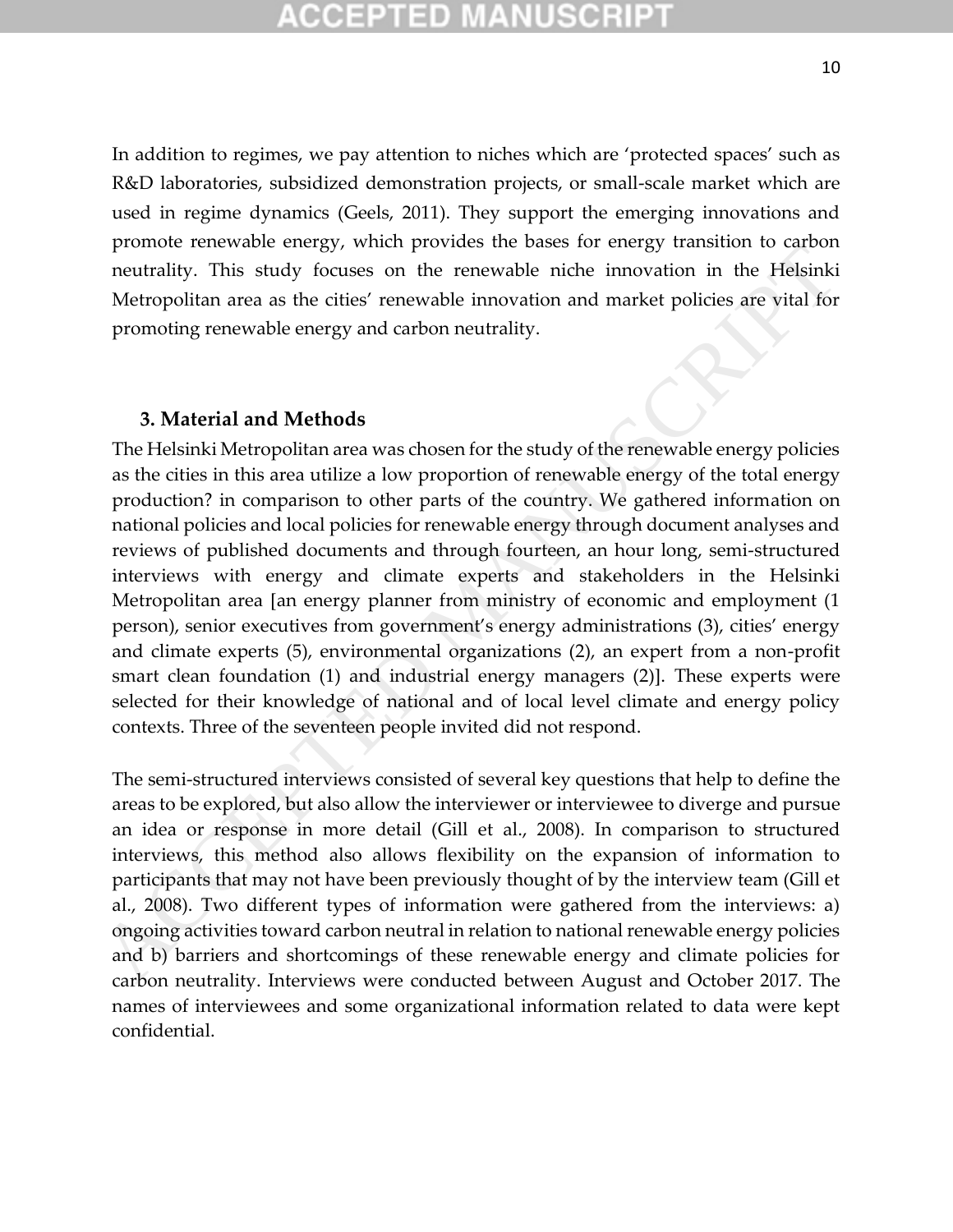# CCEPTED MANUSCR

Document analysis is a form of qualitative research in which texts are interpreted by the researcher to provide robust understanding around an assessment topic (Glenn, 2009). It also incorporates coding content into themes similar to how interview transcripts are analyzed (Glenn, 2009). Document analysis helped to supplement data from the semistructured interviews and document analysis included the review of secondary literature, including policy documents, climate strategy plans and proposals, reports, and press releases issued by various stakeholders, academic papers, and articles from the local online medias (Yle news and Helsinki Sanomat). We coded these materials into different categories based on the goal of the research and contents in the relevant documents and analyzed to compare the respondents' viewpoints on:

- Finland's renewable energy policies for low carbon energy transition and carbon neutrality
- Helsinki Metropolitan cities' renewable energy policies for carbon neutrality
- Awareness and promotional activities for renewable energy in Helsinki Metropolitan area
- Financial measures and stakeholder engagements for the renewable energy development
- Cities' carbon neutral activities and plans in the Helsinki Metropolitan area

We used the renewable energy policy framework (Figure 1) and multi-level perspective (MLP) framework (Figure 2) to analyze the data (see Results section). Renewable energy policy framework was used (in section 4.1) to understand the renewable energy policies both in Finland and Helsinki Metropolitan area. Similarly, multi-level perspective (MLP) framework was used to analyze the socio-technical transition of the energy systems (in section 4.2). We focused mainly on five components of the socio-technical regime and one component of niche levels of the MLP framework. The five components of the sociotechnical regime were: a) renewable energy dynamics, b) organizational dynamics, c) infrastructure dynamics, d) economics and user policies dynamics, and e) socio-cultural dynamics. including policy documents, climate strategy plans and proposals, reports, and process issued by various stakeholders, academic paper, and articles form the local<br>online medias (Ye news and Helsinki Sanomat). We coded the

#### **4. Results**

#### **4.1 National and local level renewable energy policies for carbon neutrality**

*Policies for energy production*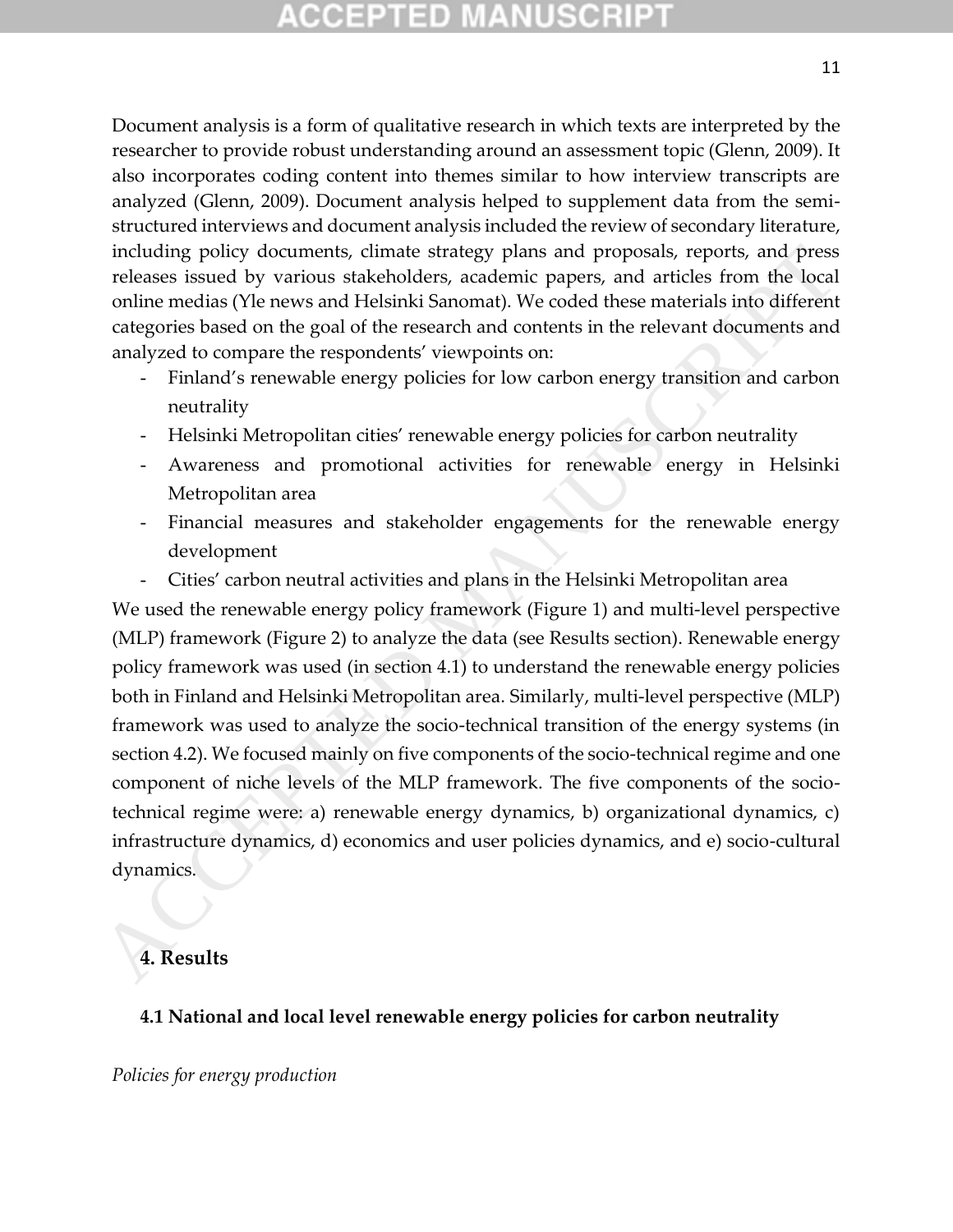# ID

Clean and renewable energy production is one major target for energy transition to carbon neutrality. Table 1 presents several energy policies for renewable energy production at both the national level and the City of Helsinki. Some of the energy policies of the City are at proposal stage and they are not binding policies yet.

| Table 1: Policies for energy production in Finland and Helsinki Metropolitan area |                                                 |  |  |  |  |
|-----------------------------------------------------------------------------------|-------------------------------------------------|--|--|--|--|
| (Ministry of economic affairs and employment, 2017; Helsingin kaupungin           |                                                 |  |  |  |  |
| ympäristokeskus, 2015; Huuska et al., 2017; Parliamentary Committee on Energy and |                                                 |  |  |  |  |
| Climate, 2014)                                                                    |                                                 |  |  |  |  |
| National level                                                                    | Helsinki Metropolitan area                      |  |  |  |  |
| -43 % total emission reduction at emission                                        | -Hanasaari coal power plant shut down by        |  |  |  |  |
| trading sectors                                                                   | 2024                                            |  |  |  |  |
| -Investment subsidies for renewable energy                                        | biofuel based power<br>-A<br>$100\%$<br>plant   |  |  |  |  |
| production                                                                        | construction in Vuosaari                        |  |  |  |  |
| -Compensation for electricity prices<br>on                                        | -Renovating Salmisaari power plant for 40%      |  |  |  |  |
| emission trading                                                                  | wood-based fuel                                 |  |  |  |  |
| -Coal phase-out by 2030 and 50% reduction of                                      | -Closing of Salmisaari oil heating plant        |  |  |  |  |
| oil import                                                                        | -District heat use from Loviisa nuclear power   |  |  |  |  |
| -Promotion of pilot projects (subsidies) for the                                  | plant                                           |  |  |  |  |
| introduction of new energy technologies                                           | -Increasing decentralized energy production     |  |  |  |  |
| -Increasing production and technology for                                         | from solar, geothermal, wood burning            |  |  |  |  |
| biofuels and biogas                                                               | Construction of large heat pumps,               |  |  |  |  |
| -Encouraging public sector to introduce                                           | -Get rid of all fossil fuel by 2050             |  |  |  |  |
| carbon-neutral energy solutions                                                   | -Co-firing of 5-7 % pellets with coal           |  |  |  |  |
| -Taxation system reformation for<br>low-                                          | -Harakka island-renewable energy path           |  |  |  |  |
| emission energy sources                                                           | -Solar power plants on the roofs of public      |  |  |  |  |
| -Energy regulations applicable to<br>new                                          | buildings                                       |  |  |  |  |
| buildings                                                                         | -Adding solar power through zoning and          |  |  |  |  |
| -Continue support for biogas plant                                                | information                                     |  |  |  |  |
| Biogas production<br>farms<br>from<br>on<br>or                                    | -Increasing cleantech investments               |  |  |  |  |
| agricultural biomasses                                                            | -Promoting the introduction of geothermal       |  |  |  |  |
| -Consideration for new energy sources (large                                      | and renewable energy sources in new             |  |  |  |  |
| heat pumps, solar and industrial waste heat)                                      | construction                                    |  |  |  |  |
| for district heating                                                              | -Installation of solar equipment and air source |  |  |  |  |
|                                                                                   | heat pump without permits                       |  |  |  |  |
|                                                                                   | -Waste heat use from Neste Porvoo               |  |  |  |  |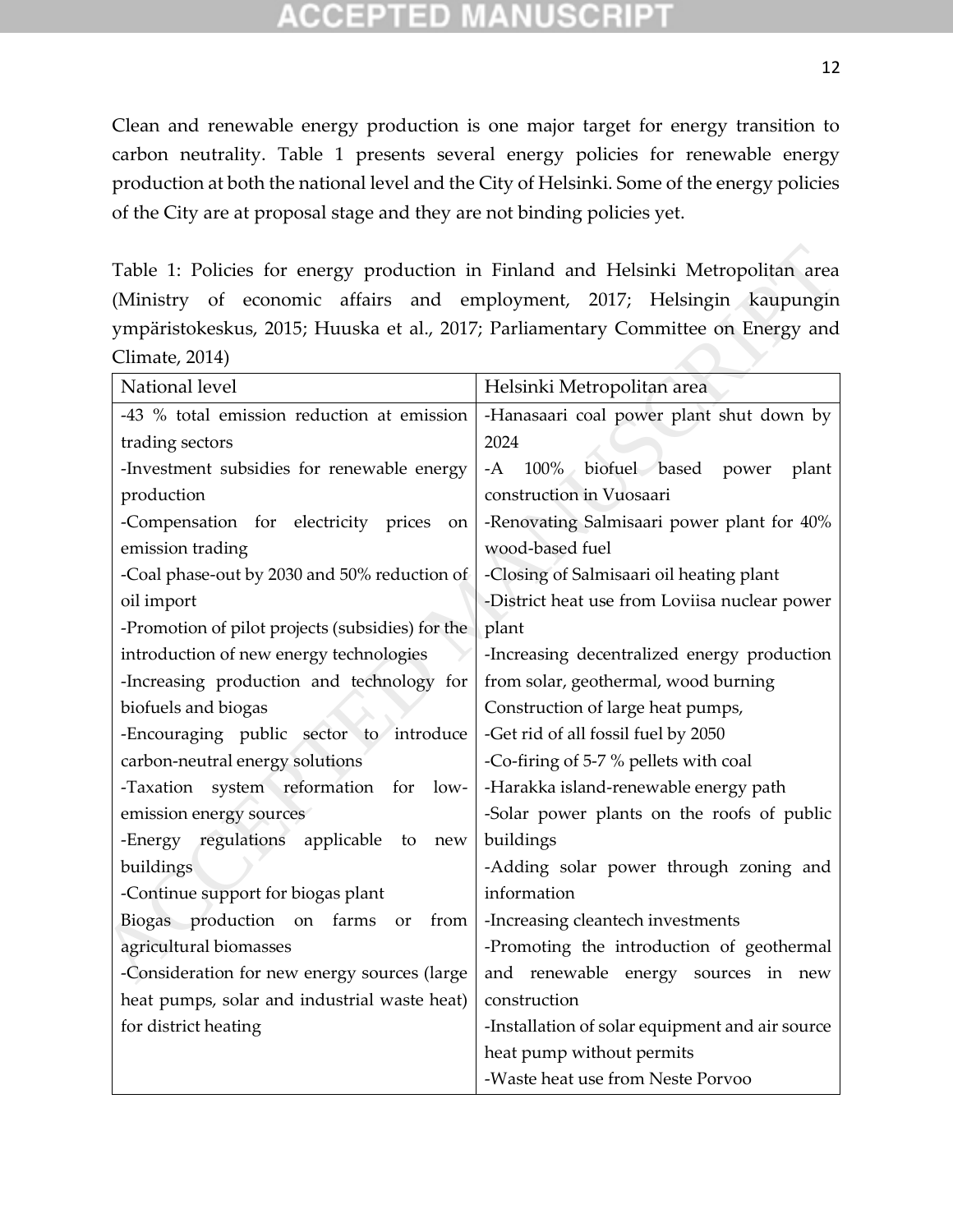| -Decentralized electricity and heat production     | -New funding models such as Green Bonds                                                                                                                                                                                                                                                                                                                                                                                                                                                                                                                                                                                                                      |
|----------------------------------------------------|--------------------------------------------------------------------------------------------------------------------------------------------------------------------------------------------------------------------------------------------------------------------------------------------------------------------------------------------------------------------------------------------------------------------------------------------------------------------------------------------------------------------------------------------------------------------------------------------------------------------------------------------------------------|
| based on renewable energy, decentralized           | and Bulk Financing for renewable energy                                                                                                                                                                                                                                                                                                                                                                                                                                                                                                                                                                                                                      |
| small-scale production based on market terms       | production                                                                                                                                                                                                                                                                                                                                                                                                                                                                                                                                                                                                                                                   |
| -Priority for investment subsidies for plants      | -15% electricity production with solar panels                                                                                                                                                                                                                                                                                                                                                                                                                                                                                                                                                                                                                |
| producing biofuels for transport, use of           | (City of Espoo)                                                                                                                                                                                                                                                                                                                                                                                                                                                                                                                                                                                                                                              |
| transport power sources, building specific         | -Increasing geothermal heat production (City                                                                                                                                                                                                                                                                                                                                                                                                                                                                                                                                                                                                                 |
| electricity and heat producing companies and       | of Espoo)                                                                                                                                                                                                                                                                                                                                                                                                                                                                                                                                                                                                                                                    |
| farms                                              |                                                                                                                                                                                                                                                                                                                                                                                                                                                                                                                                                                                                                                                              |
| -No investment in new coal power plants and        |                                                                                                                                                                                                                                                                                                                                                                                                                                                                                                                                                                                                                                                              |
| replacement                                        |                                                                                                                                                                                                                                                                                                                                                                                                                                                                                                                                                                                                                                                              |
| -Energy taxation reforms for the use of forest     |                                                                                                                                                                                                                                                                                                                                                                                                                                                                                                                                                                                                                                                              |
| chips and by-products                              |                                                                                                                                                                                                                                                                                                                                                                                                                                                                                                                                                                                                                                                              |
| Improvements to combustion technology for          |                                                                                                                                                                                                                                                                                                                                                                                                                                                                                                                                                                                                                                                              |
| small-scale burning of woods                       |                                                                                                                                                                                                                                                                                                                                                                                                                                                                                                                                                                                                                                                              |
| Metropolitan area (Tilastokeskus, 2017).           | Both the national and the City of Helsinki's aim is to shift from fossil to cleaner fuels (e.g.<br>coal to natural gas or other renewable fuels) for energy production. They prioritize the<br>use of bioenergy for the energy transition and feed-in tariff and incentives have been<br>provided to promote bioenergy. Such incentives are also provided for wind. The country<br>utilizes 68 TWh or 19% nuclear energy mix (in 2016) for its final energy consumption<br>(Tilastokeskus, 2017) and a small amount (1 632 GWh or 9.5% of total energy mix) of<br>nuclear energy (in 2014) has been utilized for electricity production also in the Helsinki |
| council is likely to accept the proposed measures. | The use of waste heat has also been stated in the energy policies of the City of Helsinki<br>but has not implemented this policy yet. The experts in the City of Helsinki have also<br>proposed financial measures (e.g. bulk financing and green bonds) but such decisions<br>have not been made by the city yet. However, according to one respondent, the city                                                                                                                                                                                                                                                                                            |
|                                                    |                                                                                                                                                                                                                                                                                                                                                                                                                                                                                                                                                                                                                                                              |

#### *Policies for energy utilization*

The majority of the heat and electricity produced is utilized in residential houses, transportation systems, and industries. Thus, appropriate policy measures are required for sustainable consumption of heat and electricity. The term 'energy utilization' differs from the term 'energy conservation' based on the location. Energy utilization is mainly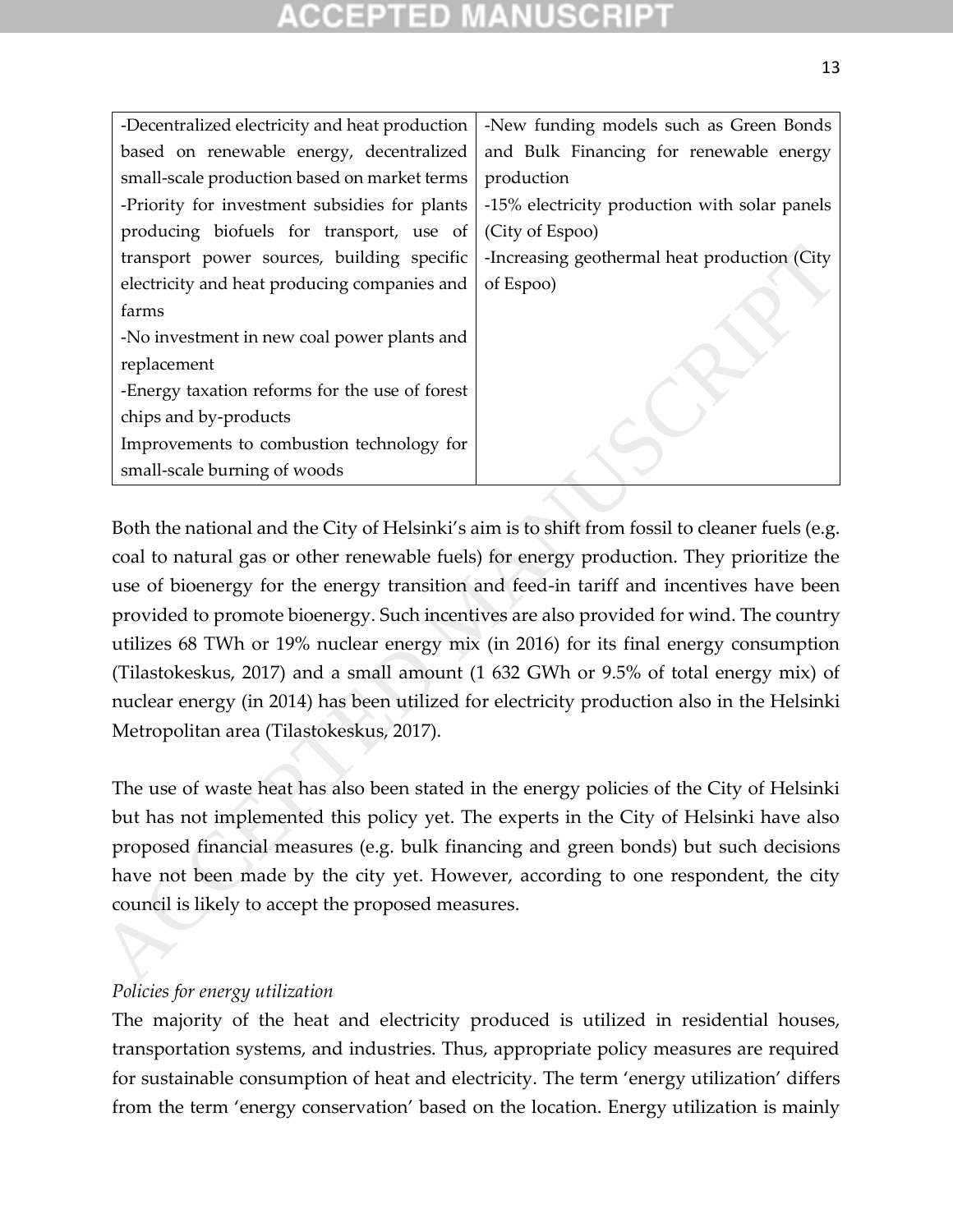performed at the end point of the energy systems and energy conservation can be done at any point of the energy systems. Table 2 presents energy policies for renewable energy utilization at the national level and in the City of Helsinki.

Table 2: Policy scenarios for energy utilization in Finland and Helsinki Metropolitan area (Ministry of economic affairs and employment, 2017; Helsingin kaupungin ympäristokeskus, 2015; Huuska et al., 2017; Parliamentary Committee on Energy and Climate, 2014)

| <b>National level</b>                                                                | Helsinki Metropolitan area                        |
|--------------------------------------------------------------------------------------|---------------------------------------------------|
| -Increasing the share of transport biofuels to                                       | -Energy saving campaigns                          |
| 30 percent                                                                           | -Promotional activities for local<br>energy       |
| -An obligation to blend light fuel oil used in                                       | production                                        |
| machinery and heating with 10 percent of bio-                                        | -Smart small-scale production and utilization     |
| liquids                                                                              | of waste energies                                 |
| -Use of 250,000 electric and 50,000 gas                                              | -Reduction of oil consumption in buildings        |
| powered vehicles on the roads by 2030                                                | -Switching<br>natural<br>to<br>from<br>gas<br>oil |
| Horse manure utilization for energy                                                  | consumption                                       |
| production                                                                           | -Replacing oil heating with alternative low-      |
| -Encouraging public sector to introduce                                              | emission forms of production (land heating,       |
| carbon-neutral energy solutions                                                      | district heating, solar heating)                  |
| -Sustainability criteria for the biomass energy                                      | - Ilmastoinfo (awareness raising programme)       |
| use                                                                                  |                                                   |
| -Reducing utilization of oil for building                                            |                                                   |
| specific heating and machinery                                                       |                                                   |
| -October energy week                                                                 |                                                   |
|                                                                                      |                                                   |
|                                                                                      |                                                   |
| Promoting renewable energy utilization in buildings and transportation significantly |                                                   |
| reduces carbon emissions (Huang, Khanna, Önal, & Chen, 2013; Chel & Kaushik, 2017).  |                                                   |
|                                                                                      |                                                   |
| Thus, both the national level and City of Helsinki's energy policies have emphasized |                                                   |

Promoting renewable energy utilization in buildings and transportation significantly reduces carbon emissions (Huang, Khanna, Önal, & Chen, 2013; Chel & Kaushik, 2017). Thus, both the national level and City of Helsinki's energy policies have emphasized electricity and clean fuel use in transportation system and in residential houses. Both have some programmes to raise the awareness about the utilization of clean energy in the buildings.

*Policies for energy conservation and distribution*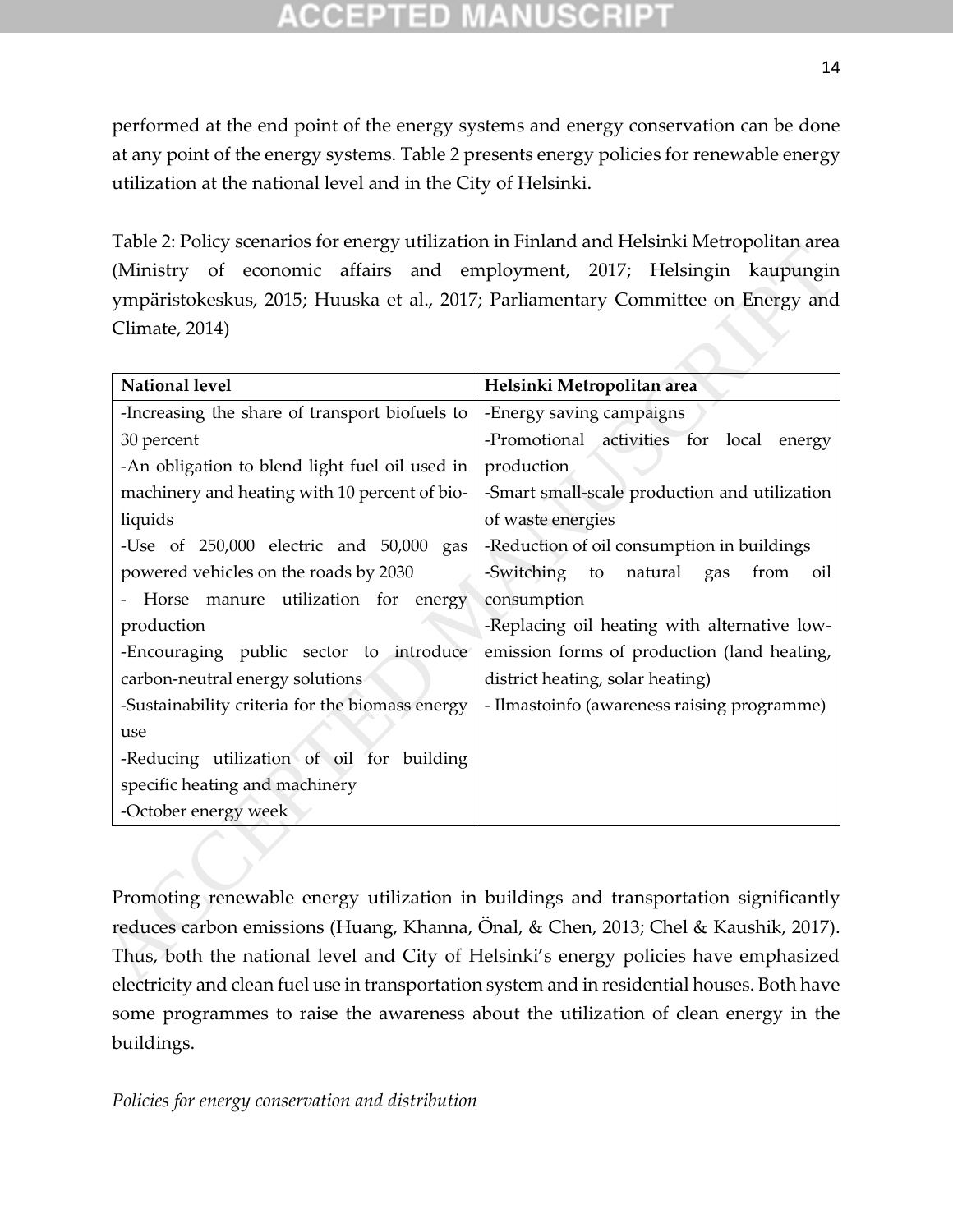Both the national and cities' energy policies include adequate energy efficiency measures for energy conservation but limited renewable energy promotion policies are available for these. Table 3 presents several energy policies for renewable energy conservation and distribution in both the national level and the City of Helsinki.

Table 3: Policy scenarios for energy conservation in Finland and Helsinki Metropolitan area (Ministry of economic affairs and employment, 2017; Helsingin kaupungin ympäristokeskus, 2015; Huuska et al., 2017; Parliamentary Committee on Energy and Climate, 2014)

| <b>National level</b>                            | Helsinki Metropolitan area           |  |  |  |
|--------------------------------------------------|--------------------------------------|--|--|--|
| -Promotion of electric vehicles                  | -Introduction of electric vehicles   |  |  |  |
| -Promotion (subsidies) of pilot projects for the | -Research and development for energy |  |  |  |
| introduction of new technologies                 | storage batteries                    |  |  |  |
| -Obligation to distribute transport biofuels     | Research and development for grids   |  |  |  |
|                                                  |                                      |  |  |  |

The policies such as the introduction and promotion of electric vehicles (EVs) are envisioned but not yet implemented. EVs could act as energy storage systems for renewable electricity and providing subsidies for new projects related to research and development of energy-saving technologies. Similarly, policies related to distribution system of renewable energy are not yet in place, except the Research and Development project subsidies for grid development.  $\begin{tabular}{l|c|c|c|c|c|c} \hline \textbf{Table 3: Policy scenarios for energy conservation in Finland and Helsinki Metropolitane area (Ministry of economic affairs and employment, 2017; Helsinki Metropolitane)}-\textbf{W1:2017; Publishing Inaupapinympirablecksekus, 2015; Huuska et al., 2017; Parliamentary Committee on Energy and Climate, 2014)\\ \hline \textbf{National level} & \textbf{Helsinki Metropolitana area} \\ \hline \textbf{1:Tromotion (subside) of plot projects for the 1-Research and development for energy introduction of new technologies} & \textbf{1:Trroduction of electric vehicles} \\ \hline \textbf{1:troduction (new techniques) of plot projects related$ 

One respondent from Helen Limited thinks that the reason behind these developments is that 'Much of the technologies for intelligent grids and energy storage technologies need to be advanced through research and development projects'.

Another respondent expects that 'for the electricity vehicles policies, government is preparing to bring an attractive programme to encourage people to utilize EVs'.

Similarly, one respondent from a City of Espoo understands that 'The cities have just established new climate goals and are currently formulating the climate roadmaps to become carbon neutral. Thus, envisioned climate and renewable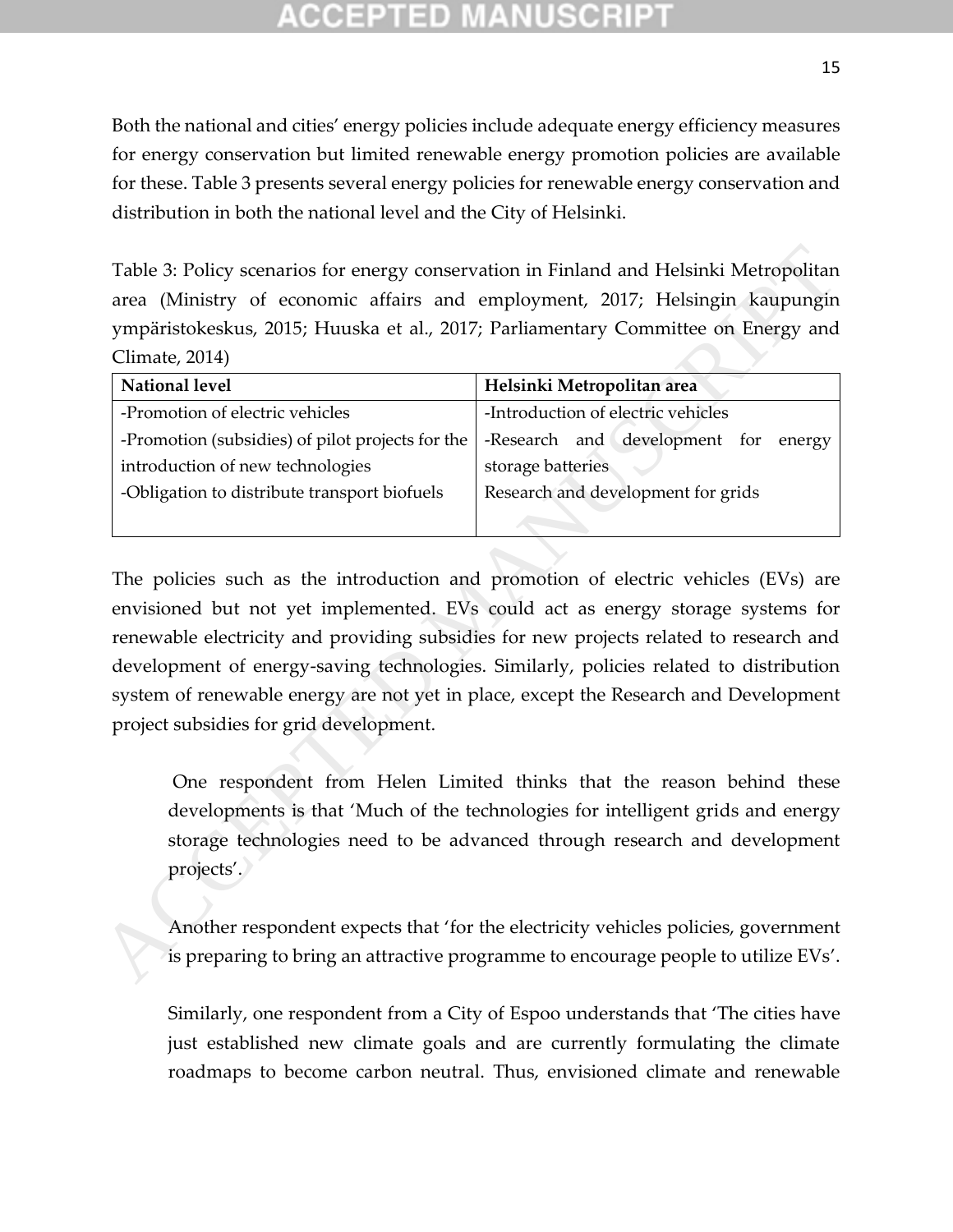# COEPTED

energy policies have not been formulated yet and they will be in the climate roadmaps after the city councils pass the climate roadmaps'.

The nature of the national energy policies and local level energy differ in terms of implementation and monitoring responsibilities. For instance, investment tax subsidies for renewable energy production is same for all cities in Finland and it is automatically included in the local level policies. However, how to utilize clean fuels in the power plants and whether to establish new bio plant or wind energy farms are dependent on local level policies. Both the Helsinki Metropolitan area and national level energy policies have prioritized renewable energy production (Helsingin kaupungin ympäristokeskus, 2015; Ministry of economic affairs and employment, 2017; Parliamentary Committee on Energy and Climate, 2014; Huuska et al., 2017). The climate policies of the City of Helsinki are more focused on emissions reduction through other methods, such as promotion of bicycle riding, parking management, LED street lighting installations as street lighting, mobility practices of the city employees, and increasing the share of public transportation. Such measures have already greatly impacted reducing significant carbon emissions (Helsingin kaupungin ympäristokeskus, 2015; Environmental Officer at the City of Helsinki, interview, 31.08.2017). mentaural and manuroning septomantes. For measure, and many present tax substances to renewable energy production is same for all cities in Finland and it is automatically included in the local level policies. However, ho

## **4.2 Key shortcomings, barriers and solutions to implementation of renewable energy policies**

There are several political, technological, economic and societal barriers to formulate and implement the renewable energy policies and we use the MLP framework in this section to analyze the shortcomings and barriers and to identify innovative policy solutions to overcome the shortcomings and barriers. Several new renewable energy policy options and amendments to existing energy policy schemes can be identified to address the shortcomings of the renewable energy policies and overcoming the key barriers for the proper utilization of renewable energy sources. New solution measures are necessary during the commencement of energy transition solutions as the old solutions are either outdated or accomplished. In addition, changing circumstances for technology development, emission reduction and revised targets for energy production and consumption also demand innovative solutions.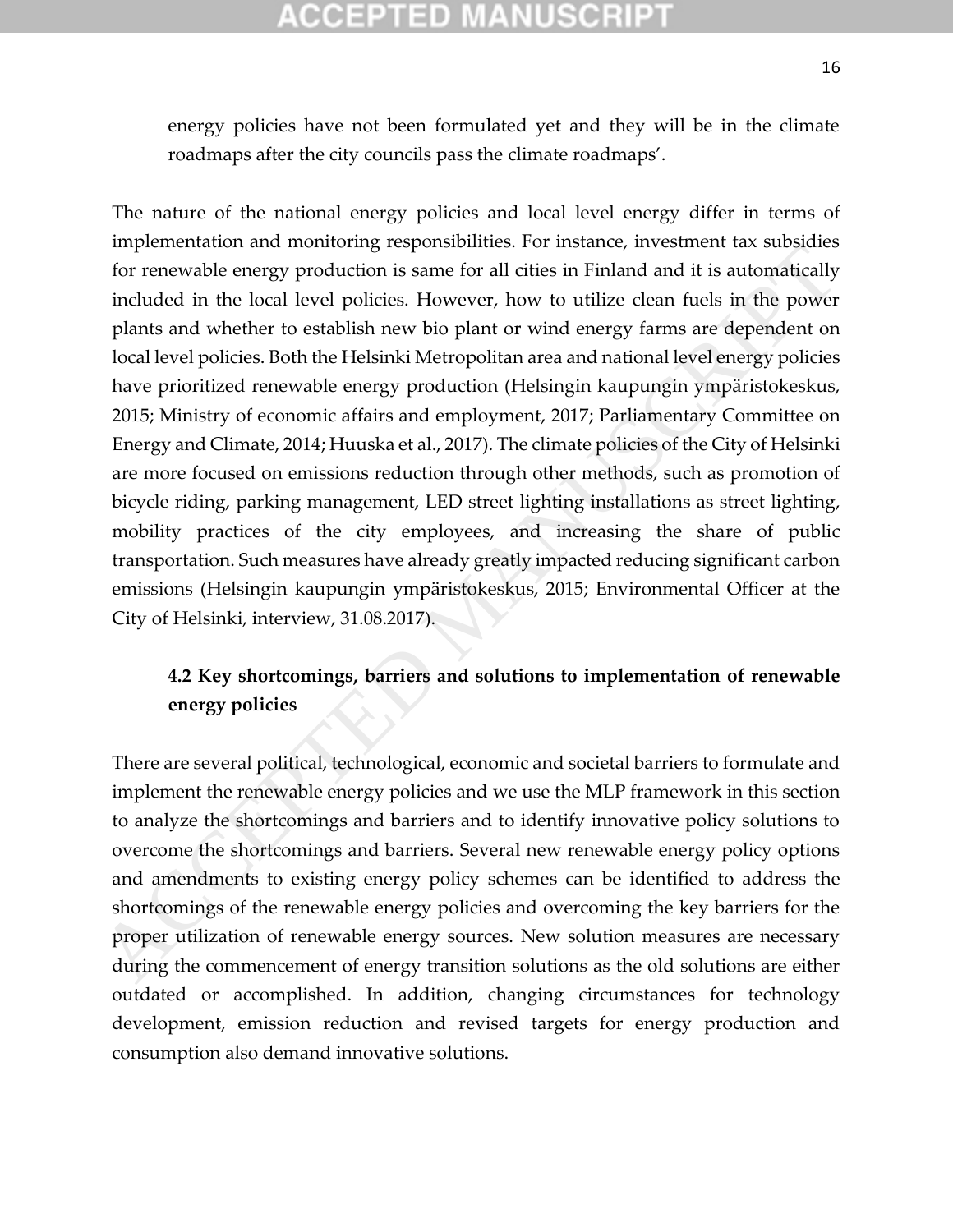## (CEPTED)

#### **4.2.1 Five different socio-technical regime interfaces**

a) Renewable energy dynamics

Formulation and implementation of renewable energy policies depend on various factors, such as composition of the carbon emissions generated from the various sectors, availability of renewable energy sources, circumstance of the technological development, implementation power of the administration, political commitments, availability of budgets and willingness of societal engagements. Major sectoral emissions production in the cities in the Helsinki Metropolitan area include 43.8 % emissions from district heating (DH), 26.9 % from transport, 25.4 % from the use of electricity in 2015 (Helsinki Environment Centre, 2017). This means that renewable energy policies should impact on these sectors to significantly reduce carbon emissions. Major renewable energy sources available in Finland (Helsinki area) are wood chips, black liquor, solar power, ground source heat pump, wind energy, biofuels and bioliquids, biogas, and industrial wood residues (Statistics of Finland, 2016) (Helen Limited employee, interview, 08.08.2017). Currently, used renewable energy sources in Helsinki Metropolitan area are bioenergy, waste energy and small scales of solar, geothermal and heat pumps. Formulation and intepretientation of relievance entergy points of endotions, such as composition of the carbon emissions generaled from the various sectors, availability of renewable energy sources, circumstance of the te

Several energy policies, such as energy and carbon taxes, investment subsidies, feed-in tariff, awareness raising programmes and societal engagement determine how these renewable energy sources will be utilized to reduce carbon emissions. Almost all marketed renewable energy technologies are available in Finland (Helen Limited employee, interview, 11.08.2017; Vantaan Energia employee, interview, 08.08.2017; Aslani, Helo, & Naaranoja, 2013). The power of the cities to implement policy is dependent on the political commitments and administrative cooperation. Political commitments toward carbon neutrality in all cities in the Helsinki Metropolitan area are ambitious (Climate officer at HSY, interview, 29.08.2017) but the cities lack proper roadmaps to carbon neutrality as they have just started to work on the formulation of roadmaps.

Both the national and cities' current energy policies do not strongly support small-scale renewable energy production. For instance; investment subsidies are not available for small-scale solar energy in Finland (Dahal, Niemelä, & Juhola, 2017). Similarly, the cities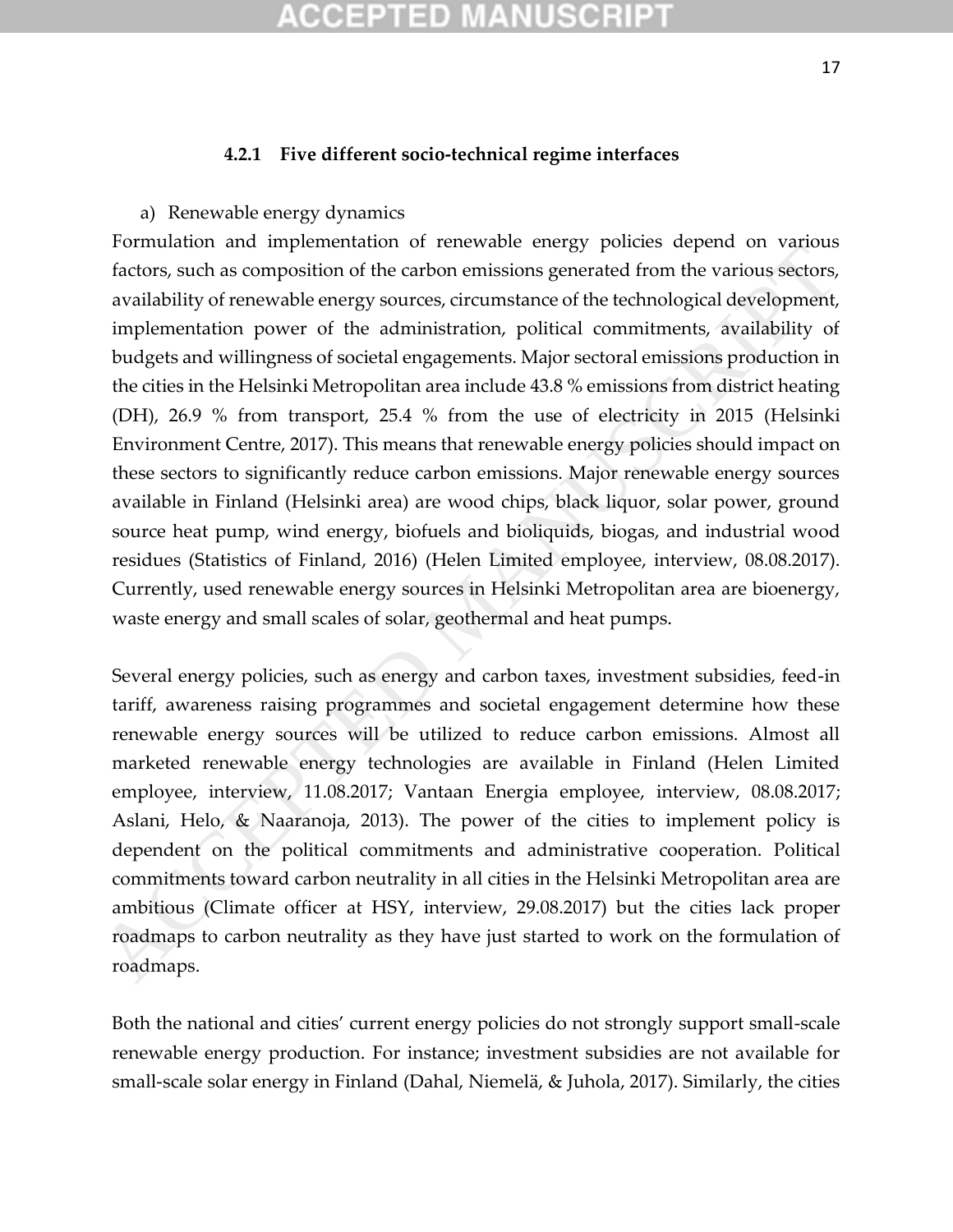# TED

in Helsinki Metropolitan area have no strong policies for integrating renewable energy (waste heat, heat pumps, solar) in the buildings and district heat network (Researcher at Finnish Environmental Institute, interview, 24.08.2017; Climate officer at HSY, interview, 29.08.2017). The industrial waste heat and biogas utilization solutions are not strategic due to the lack of proper guidelines and policies from the cities. The City of Helsinki plans to increase renewable energy production to 20% by 2020 but how much targets should be achieved from the different renewable energy sources, such as solar and heat pumps have not been defined.

The metropolitan region possesses plentiful possibilities to produce energy from renewable energy resources but feasibilities of some renewable energy resources are not yet studied. For instance, both onshore and offshore wind power production is possible around the Helsinki Metropolitan area and recent study reveals that peoples' perception towards wind power production in this region is increasingly being positive (Jung et al., 2016). Yet, the cities do not produce wind energy due to lack of feasibility study (Vantaan Energia employee, interview, 08.08.2017). However, the City of Helsinki is working for the feasibility study for the wind power production within its boundary (Environmental Officer at the City of Helsinki, interview, 31.08.2017; Huuska et al., 2017). Although energy production from ground source heat pumps (GSHP) is growing in two of the cities, they have quite difficult procedures for issuing permits. Similarly, larger capacity of geothermal energy production may also be feasible in Helsinki area but this has not been confirmed yet and one pilot project for geothermal energy production is underway in the City of Espoo (Environmental Officer at the City of Helsinki, interview, 31.08.2017). The mass of proper guatemes and pointers of the same of the case. The cuty of reasons the cuty of the case of the mergy production to 20% by 2020 but how much largets should be achieved from the different renewable energy

All the renewable energy policies in Table 4 are important for renewable energy production. For instance, the cities have not used enough renewable energy in their final energy consumption. Currently, utilization of some renewable energy technologies (e.g. solar, geothermal and wind power technologies) are in their infancy in Helsinki Metropolitan area. Except for several renewable energy plants such as the waste energy plant in Vantaa, several heat pumps in Espoo, and some solar plants in all cities, other renewable energy plants do not exist in this region. Thus, the cities should encourage both small-scale decentralized and large-scale centralized renewable energy technologies (onshore wind, solar-PV, biogas, heat pumps, biomass plants).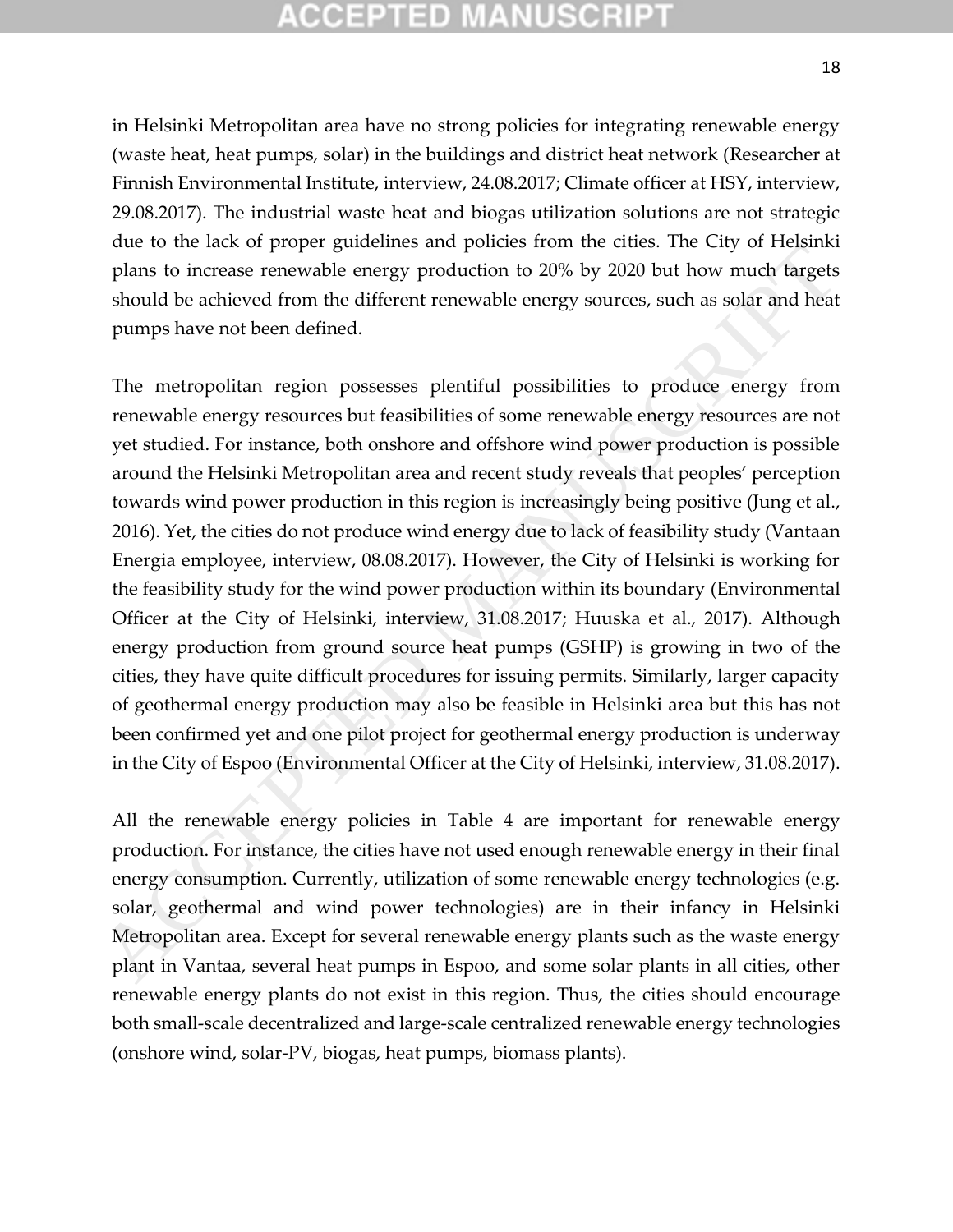## COEPTED

#### b) Organizational dynamics

Organizational structures of the city departments, working patterns and practices, and political environment of the cities greatly impact the formulation and implementation of robust renewable policies. Administrative capabilities of the cities play a crucial role in implementing existing renewable policies and innovative and effective policies. The cities suffer from some administrative obstacles as regards carbon neutrality. For instance, Espoo and Vantaa lack sufficient officials to work for the climate and energy policies. Poor co-operation between the city departments in some cities has also affected climate and energy action and plans. Respondents from two cities agree that their citizens are not well informed about the profitability of the renewable energy production. This is because these cities do not have enough resources to disseminate such information to the residents (Environmental Officer at the City of Espoo, interview, 31.08.2017; (Environmental Officer at City of Kauniainen, interview, 06.10.2017). Similarly, some administrative procedures for small-scale renewable energy production are quite difficult. For instance, permissions required for solar plants installation in old buildings can be a difficult procedure. From some expenses. Annimation to report to the tuse separa a true of the separation of the distriction and mentric policies. The different from some administrative obstacles as regards carbon neutrality. For instance, Es

Structures of the city administrations play a crucial role when formulating energy policies. For instance, the cities do not have separate and well institutionalized environmental departments to work for the environmental solutions. Except for the City of Helsinki, other cities consist one to three officials and they get multiple responsibilities together with the environmental solutions Environmental Officer at the City of Espoo, interview, 31.08.2017; Environmental Officer at City of Vantaa, interview, 13.09.2017). Personnel at the environmental departments of two cities also endure problems to communicate with the top management level personnel.

The cities can formulate and implement various innovative renewable collaborations with other cities, businesses and research. Participatory decision-making processes, such as the involvement of citizens, public and private institutions and investors, and nongovernmental organizations and communities to formulate and implement renewable energy policies for climate works are also very important for the carbon neutrality (Climate officer at HSY, interview, 29.08.2017; Environmental Officer at City of Helsinki, interview, 31.08.2017). Thus, cities can invite them to participate in the carbon emissions reduction decision-making processes. For instance, inviting housing companies' owners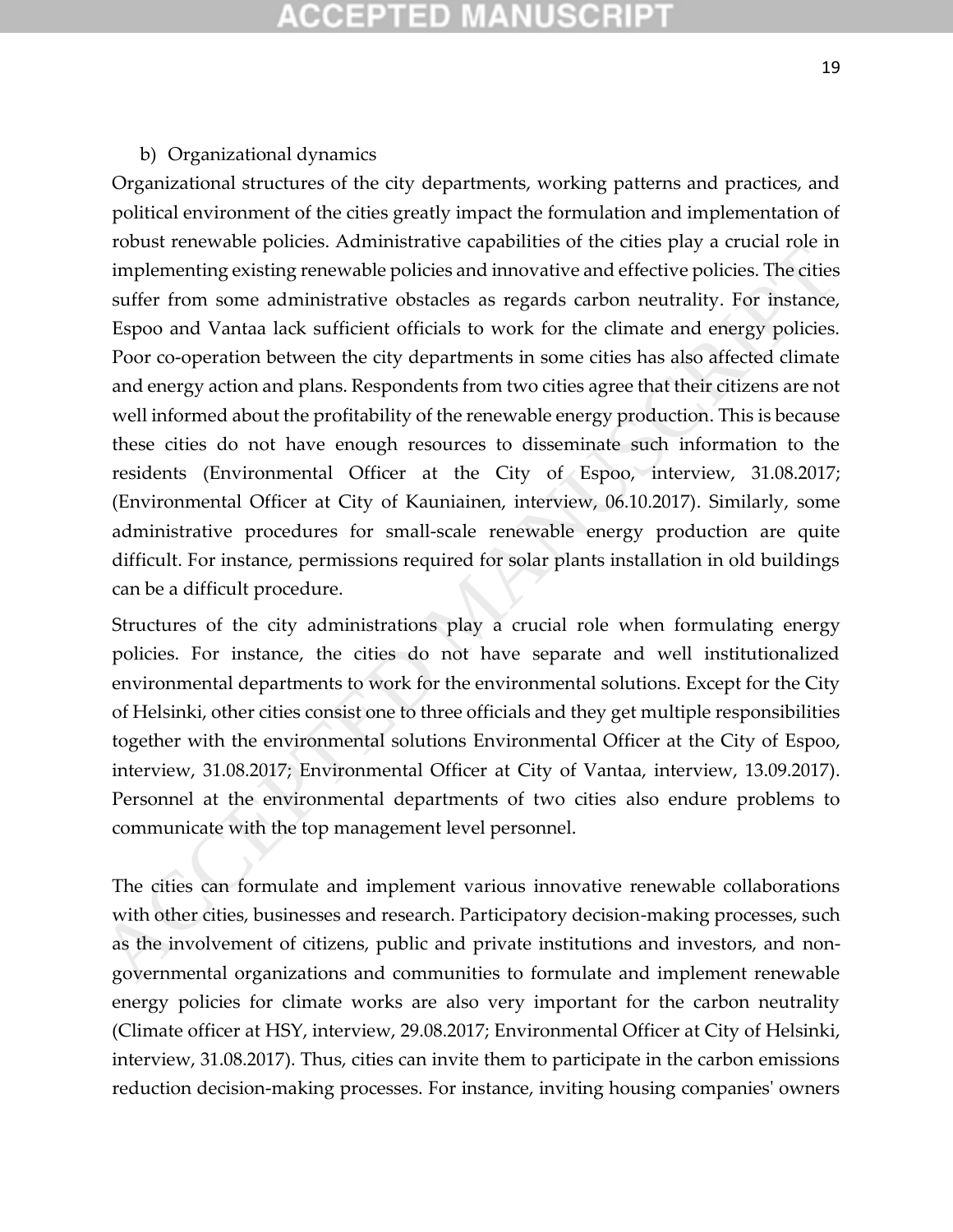# PTED

to participate in the climate and energy strategy formulation and implementation programs can help construction and retrofit of climate-friendly and renewable energy integrated buildings.

#### c) Infrastructure dynamics

Physical infrastructures, such as electrical grids, heat networks, power plant furnaces, energy storage systems, electricity charging stations are the fundamental facilities for the establishment of renewable energy technologies. The citizens have difficulties in adopting electric vehicles in the present accessibility of the charging stations (Researcher at Finnish Environmental Institute, interview, 24.08.2017). Similarly, the modification for the furnaces/boilers in the power plants for biofuel co-firing is quite challenging. In addition, the CHP power companies are the modification for the furnaces/boilers in the power plants for biofuel co-firing is quite challenging which is not considered sustainable due to the carbon emissions produced during long-distance transportation (Helen Limited employee, interview, 11.08.2017). Furthermore, replacing coal with clean and renewable fuel is challenging because constructing of new biofuel power plants or modifying fuel beds in the power plant boilers cost high (Helen Limited employee, interview, 11.08.2017). Electric and heat networks for central energy systems are quite well established but accessibility of the local heat and electricity networks for small-scale renewable energy production is a challenge for this moment. Also, the power plants have limited energy storage stations with small capacities. Thus, innovative energy policies are required to solve these problems. c) Infrastructure dynamics<br>
Figureial infrastructure, such as electrical grids, heat networks, power plant furneces,<br>
Peneygi slonge systems, electricity charging stations are the fundamental facilities for the<br>
establish

The development of local electricity and heat network is essential for the small-scale renewable energy utilization in public and private buildings. In addition, the use of energy storage batteries for both the small scale and large scale renewable energy production are important because renewable energies are a fluctuating source of electricity generation. Similarly, an increase in electric vehicle charging stations is required for the introduction of electric vehicles. In both the cases, financial incentives are also important in the initial phase of development. The cities' primary work is to formulate effective policies for the development of these infrastructures.

#### d) Economics and user policies dynamics

The cities lack strong financial policies and business models for renewable energy development. Appropriate new technologies for Finnish condition, such as solar and heat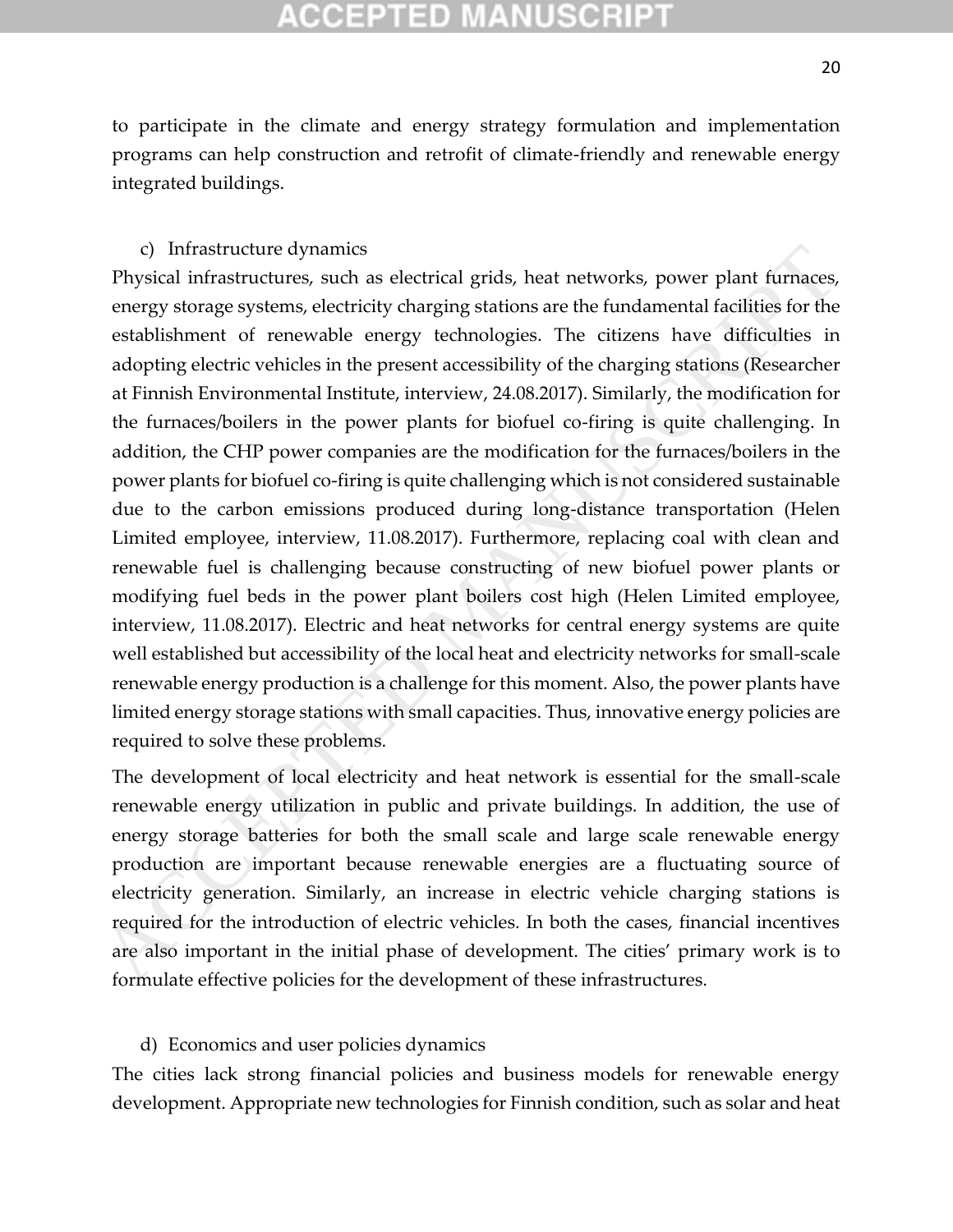# CGEPTED M

pumps, require strong business policies to emerge into the local energy markets. Energy prices for small-scale renewable energy are quite high at the moment and encouraging financial measures are quite poor in these cities.

Distribution of budgets for carbon neutrality in the City of Helsinki is sufficient (Environmental officer at the City of Helsinki, interview, 31.08.2017) but Espoo and Vantaa lack sufficient budgets for climate policies. The cities have competence to access the central government's financial aids for implementing renewable energy utilization. Monopoly in the grid market is also a barrier to competitive energy distribution, which has also made obstacle to selling decentralized and small-scale renewable energy production.

The cities can bring supportive financial measures and business models, such as subsidies to renewable energy production, easy loan access for the construction of renewable energy plants, and increasing budgets for renewable energy development in the region. For instance; Germany and several cities in California and Colorado in USA have implemented such financial measures for the promotion of renewable energy (Dahal,Niemelä, & Juhola, 2017). However, investment subsidies are also available for certain larger scale renewable energy production in the cities in Helsinki Metropolitan area (MEAE, 2018). These cities can also ease the grid monopoly to comfort the energy market (Dahal,Niemelä, & Juhola, 2017). New economic policies for renewable energy promotion can include policies to alter the current state of renewable energy via institutional entrepreneurship. (Environmental officer at the City of Helsinki, interview, 31.08.2017) but Espoo and<br>Vanta lack sufficient budgets for chimate policies. The cities have competence to access<br>the central government's financial aids for impl

#### e) Socio-cultural dynamics

Socio-cultural dynamics play a crucial role to development of renewable energy and achievement of carbon neutrality because actions of the various societal groups such as local residents, media, city authorities, political parties, advisory bodies and government ministries are guided by beliefs, conflicting values, competing interests, unequal resources, and complex social relations (Farla et al., 2012; Geels et al., 2017). Various city departments, environmental authorities in the region, research institutions and universities, housing companies and other energy-related businesses, and local residents contribute to the realization of carbon neutrality and utilization of renewable energy resources (Dahal, Niemelä & Juhola, 2017; Environmental Officer at the City of Helsinki, interview, 31.08.2017; Researcher at Finnish Environmental Institute, interview,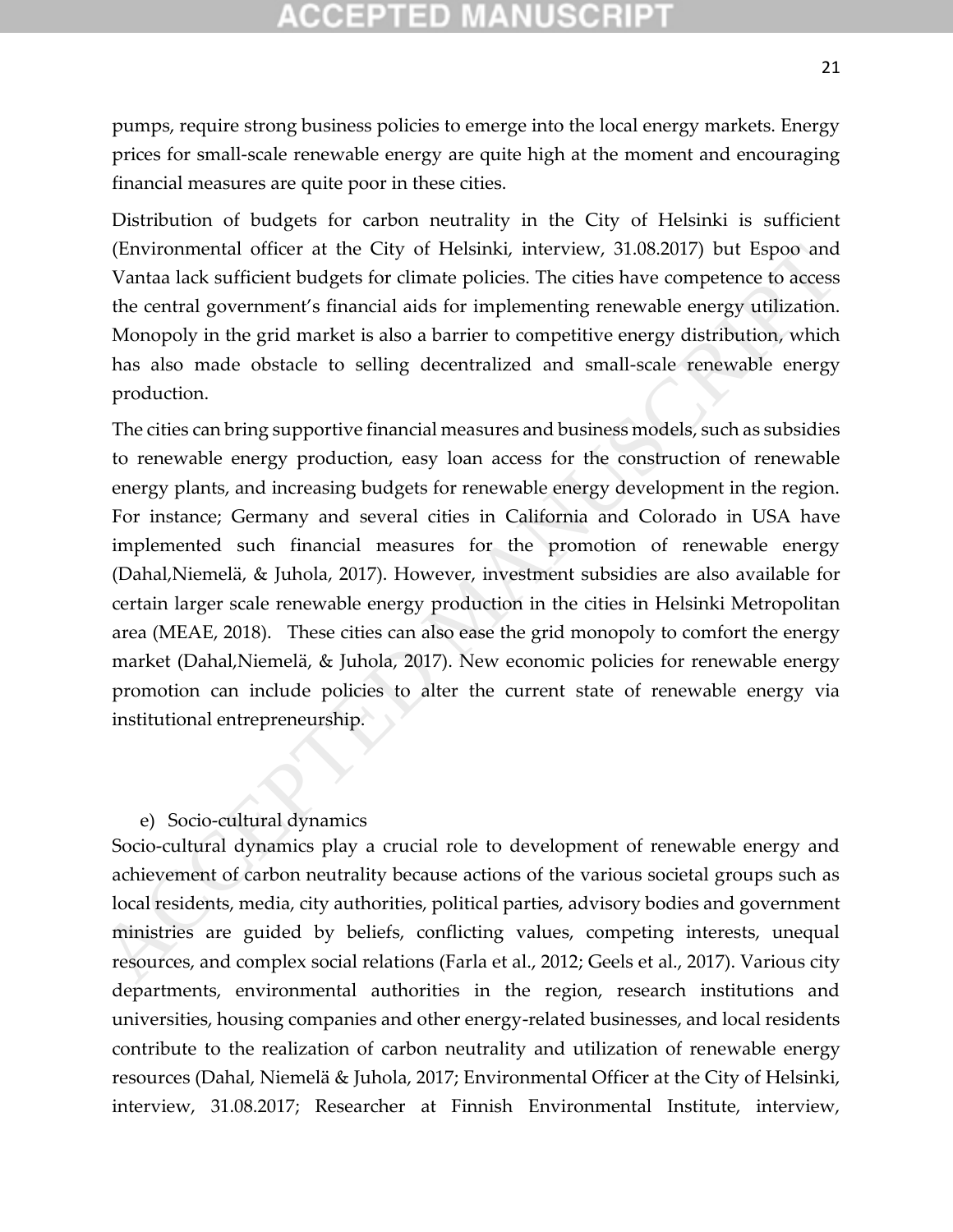# **CCEPTED MANUSCR**

24.08.2017; Climate officer at HSY, interview, 29.08.2017). They are also responsible actors for energy production, utilization, distribution, and conservation. Low carbon transitions to carbon neutrality are not only the market diffusion of new technologies but also about the changes in beliefs and practices, cultural discourses and political struggles (Geels, et.al., 2017).

Social acceptance, cost-effectiveness, political feasibility, and resilience of the renewable energy technologies are crucial for promoting renewable energy. Societal perception towards renewable energy can alter some city policies. Some of the renewable energy technologies (e.g. wind energy) are still not accepted by all the residents (Jung et al., 2016). The current high price of the renewable electricity is also not feasible to invest in these sources. Demographic distribution of the cities can also affect renewable energy policies. Population in the cities in Helsinki Metropolitan area is growing. For instance; in reference to the population 2016, 200 000 more people will be in the City of Helsinki by 2035 (Huuska et al., 2017). This means current renewable energy policies should be modified to address the population growth. etail, 2007).<br>Social acceptance, cost-effectiveness, political feasibility, and resilience of the renewable<br>energy technologies are crucial for promoting renewable energy. Societal perception<br>towards renewable energy an a

An integrated approach of various societal groups (actors) towards searching, learning, collaborating, moves, countermoves for the renewable energy development is essential. While formulating and implementing the new energy policies, it is crucial to consider whether the public can accept or reject the policy changes. Citizens' wider spread political support for the new policies is essential (Geels, 2014). Similarly, the cities can bring various public attitude changing and informative programmes for the development of renewable energy.

To expand on the above discussion, we list various additional energy policies in relation to five socio-technical regimes in Table 4 which support for the renewable energy utilization. These lists are additional energy solutions for the cities to their existed energy policies, which were collected from various documents and interviews. The categories are the same as five socio-technical regimes of MLP because these policy implications are for the cities.

Table 4: Policy schemes to promote renewable energy utilization in Helsinki Metropolitan area

| Infrastructure          | Renewable energy   Organizational |          | Socio-cultural | Economics        | &        |
|-------------------------|-----------------------------------|----------|----------------|------------------|----------|
| development<br>dynamics | dynamics                          | dynamics | dynamics       | user<br>dynamics | policies |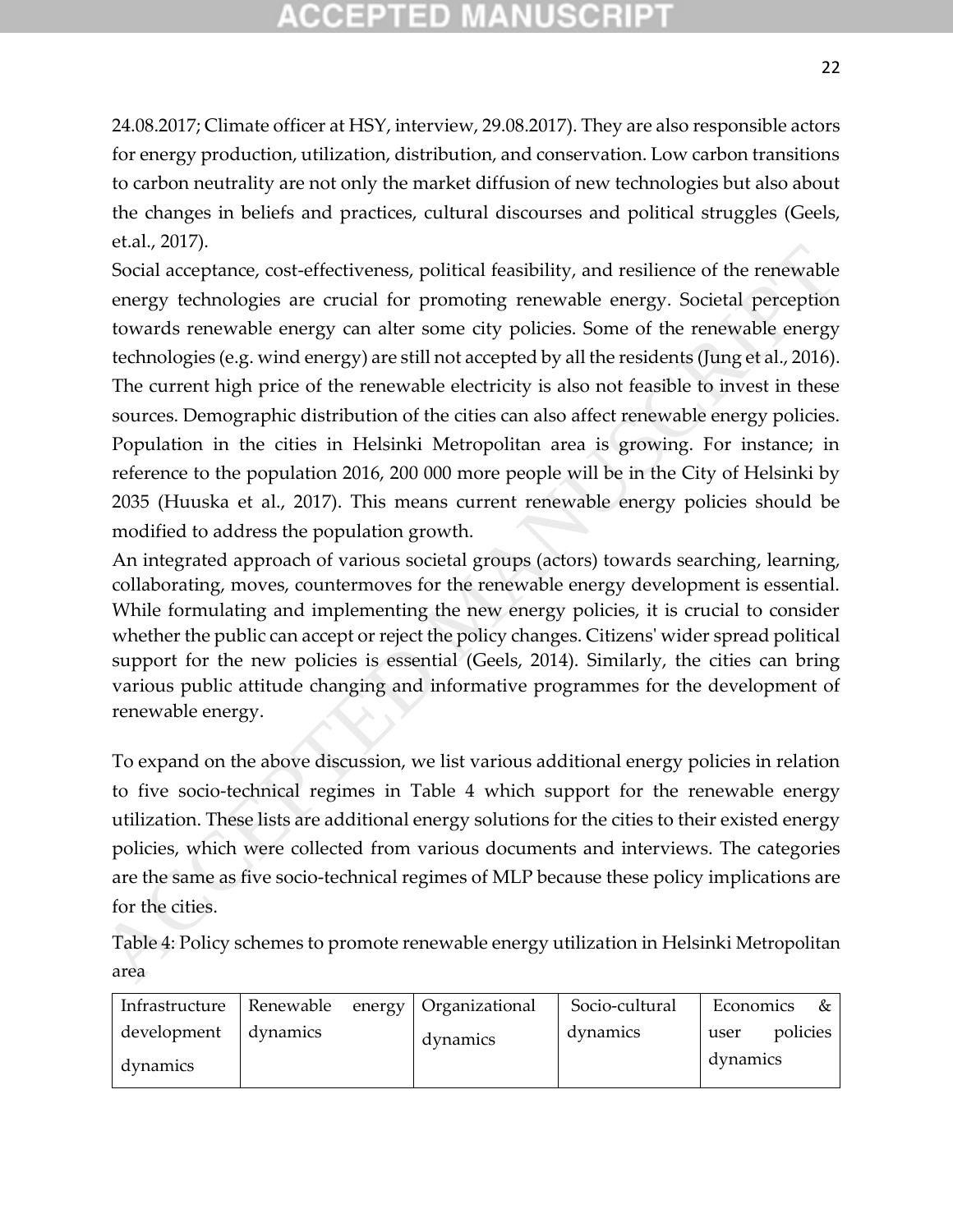# **ACCEPTED MANUSCRIPT**

| - Smart towns        | -Prioritization<br>for | -Stakeholders'     | - Establishments                 | -Innovating                |
|----------------------|------------------------|--------------------|----------------------------------|----------------------------|
| 100%<br>with         | decentralized<br>and   | engagements for    | of pilot projects                | budgets<br>for             |
| renewable            | small-scale            | policy             | -Consultations                   | infrastructure             |
| energy               | renewable<br>energy    | formulations &     | and<br>advice                    | development                |
| systems              | production             | implementations    | services<br>for                  | renewable<br>for           |
| -Extension of        | -Large-scale<br>wind   | -Citizens'         | small-scale                      | energy                     |
| railways,            | geothermal<br>and      | initiatives<br>for | renewable                        | production,                |
| trams<br>and         | energy production      | clean<br>energy    | energy                           | utilization,               |
| metro lines          | -Increasing<br>heat    | production and     | production                       | distribution,              |
| -New                 | pump utilization in    | utilization        | -Public debates                  | and                        |
| construction         | buildings              | -Cross-            |                                  | conservation               |
| for bio, geo,        |                        | departmental       | and leadership<br>programmes for | -Worthy                    |
| and waste to         | -Use of waste heat     | collaborations     | renewable                        | financial                  |
| energy plants        | and biogas to district |                    |                                  | such<br>measures           |
|                      | heating                | -International     | energy<br>promotion              | loans<br>easy<br>as        |
| -Extension           | -Utilization of blend  | co-operation       |                                  | from<br>banks,             |
| and                  | fuels in transport     | -Regional          | - Campaigns &                    | capital<br>grants,         |
| renovation of        | and power plants       | co-operation       | collecting                       | subsidies<br>and           |
| <b>DH</b><br>network | -Reformation<br>to     | (e.g. between the  | signatures                       | renewable<br>for           |
| for renewable        | energy taxes           | cities)            | -Seminars<br>&                   | energy                     |
| energy               | Penalizing<br>and      | -Collaboration     | webinars<br>for                  | production                 |
| integration          | carbon<br>taxing       | with businesses,   | information                      | -Increasing                |
| -Development         | emissions              | institutes<br>&    | sharing                          | budgets<br>for             |
| and utilization      |                        | industries         | -Use of medias                   | renewable                  |
| of<br>energy         | - Incentives for fuel  |                    | for clean energy                 | energy                     |
| storage              | changes                | -Energy            | promotion                        | development                |
| batteries<br>and     | -More<br>and<br>more   | cooperatives, or   |                                  | -Competitive               |
| other building       | utilization<br>of      | community          | -Advertising                     | business                   |
| automation           | building integrated    | sustainability     | large number of                  | models<br>for              |
| systems              | energy technologies    | initiatives        | posters                          |                            |
| -Expansion of        | -Green certification   | - Coalitions with  | throughout the                   | promoting<br>decentralized |
| charging             | systems                | other cities       | city                             | energy systems             |
| stations<br>for      | -Coding for energy     | -Political         | -Inclusion<br><sub>of</sub>      |                            |
| electric             | performance            | support for the    | compulsory                       | -Establishment             |
| vehicles             | standards              | promotion<br>of    | study<br>topics                  | of green bonds             |
|                      |                        | renewable          | about                            | the<br>for                 |
|                      |                        | energy             | renewable                        | investment<br>to           |
|                      |                        |                    |                                  |                            |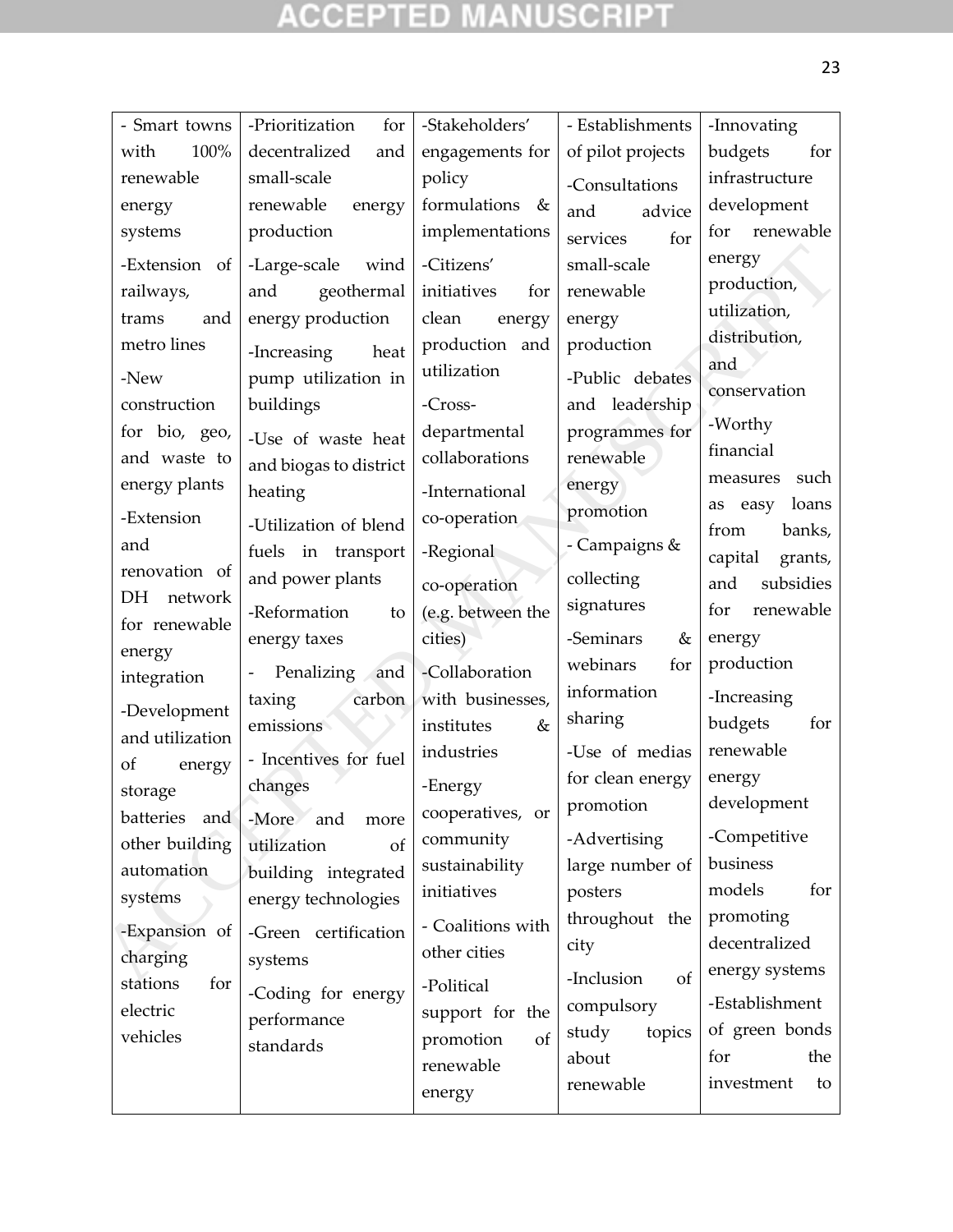| -Utilization of                                                                        | -Subsidies<br>for                                                                              |  | energy systems  | renewable         |  |
|----------------------------------------------------------------------------------------|------------------------------------------------------------------------------------------------|--|-----------------|-------------------|--|
| hybrid                                                                                 | hybrid &<br>electric                                                                           |  | school<br>in    | energy<br>and     |  |
| vehicles                                                                               | vehicles as well as                                                                            |  | curriculum      | clean fuels       |  |
| - Utilization of                                                                       | charging stations                                                                              |  | -Organizing     | -Increasing the   |  |
| tunnel                                                                                 | -Collection<br>and                                                                             |  | evening         | levels of current |  |
| thermal heat                                                                           | utilization of landfill                                                                        |  | meetings        | subsidies         |  |
| <b>New</b>                                                                             | gases and recycle                                                                              |  | -Organizing     | -Feed-in          |  |
| for<br>solutions                                                                       | fuels                                                                                          |  | public debates, | premium<br>for    |  |
| long-term                                                                              | -Adding municipal                                                                              |  | campaigning on  | renewable         |  |
| energy storage                                                                         | subsidies<br>for                                                                               |  | the streets for | energy            |  |
| -Network                                                                               | renewable energy                                                                               |  | the support of  | production        |  |
| development                                                                            | -Hybrid<br>solar                                                                               |  | citizens,       | -Eco-efficiency   |  |
| for waste heat                                                                         | heating system                                                                                 |  | -Participatory  | improvement       |  |
| biogas<br>and                                                                          | -Carbon<br>neutral                                                                             |  | decision-       |                   |  |
| utilization                                                                            | transportation                                                                                 |  | making policy   |                   |  |
| -Renovation                                                                            | -Small<br>renewable                                                                            |  | -Expert         |                   |  |
| for renewable                                                                          | integration<br>energy                                                                          |  | interviews,     |                   |  |
| energy                                                                                 | to district heating                                                                            |  | design          |                   |  |
| integration to                                                                         | (DH)                                                                                           |  | workshops       |                   |  |
| old buildings                                                                          |                                                                                                |  |                 |                   |  |
|                                                                                        |                                                                                                |  |                 |                   |  |
|                                                                                        |                                                                                                |  |                 |                   |  |
|                                                                                        | Some of these strategies are already formulated and being implemented in the City of           |  |                 |                   |  |
|                                                                                        | Helsinki, while others are still to be formulated both at the national level and in the cities |  |                 |                   |  |
| in the Helsinki Metropolitan area. For instance, street campaigns for climate measures |                                                                                                |  |                 |                   |  |
| and some collaborative seminars and workshops for climate works but such actions are   |                                                                                                |  |                 |                   |  |
| not much frequent in the cities at the moment. Such strategies have already greatly    |                                                                                                |  |                 |                   |  |
| impacted emission reduction and climate neutrality. However, Espoo, Vantaa and         |                                                                                                |  |                 |                   |  |
| Kauniainen lack most of these strategies and they can include these for their planned  |                                                                                                |  |                 |                   |  |
|                                                                                        | climate roadmaps to carbon neutrality.                                                         |  |                 |                   |  |
|                                                                                        |                                                                                                |  |                 |                   |  |
|                                                                                        |                                                                                                |  |                 |                   |  |

### 4.2.2 **Renewable niche innovation**

The stated socio-technical perspective of renewable energy policy options enables a breakthrough of emerging renewable technologies in the Finnish energy markets. However, this is only possible if the city governments provide financial incentives to investors, bring innovative business models, offer administrative support, and develop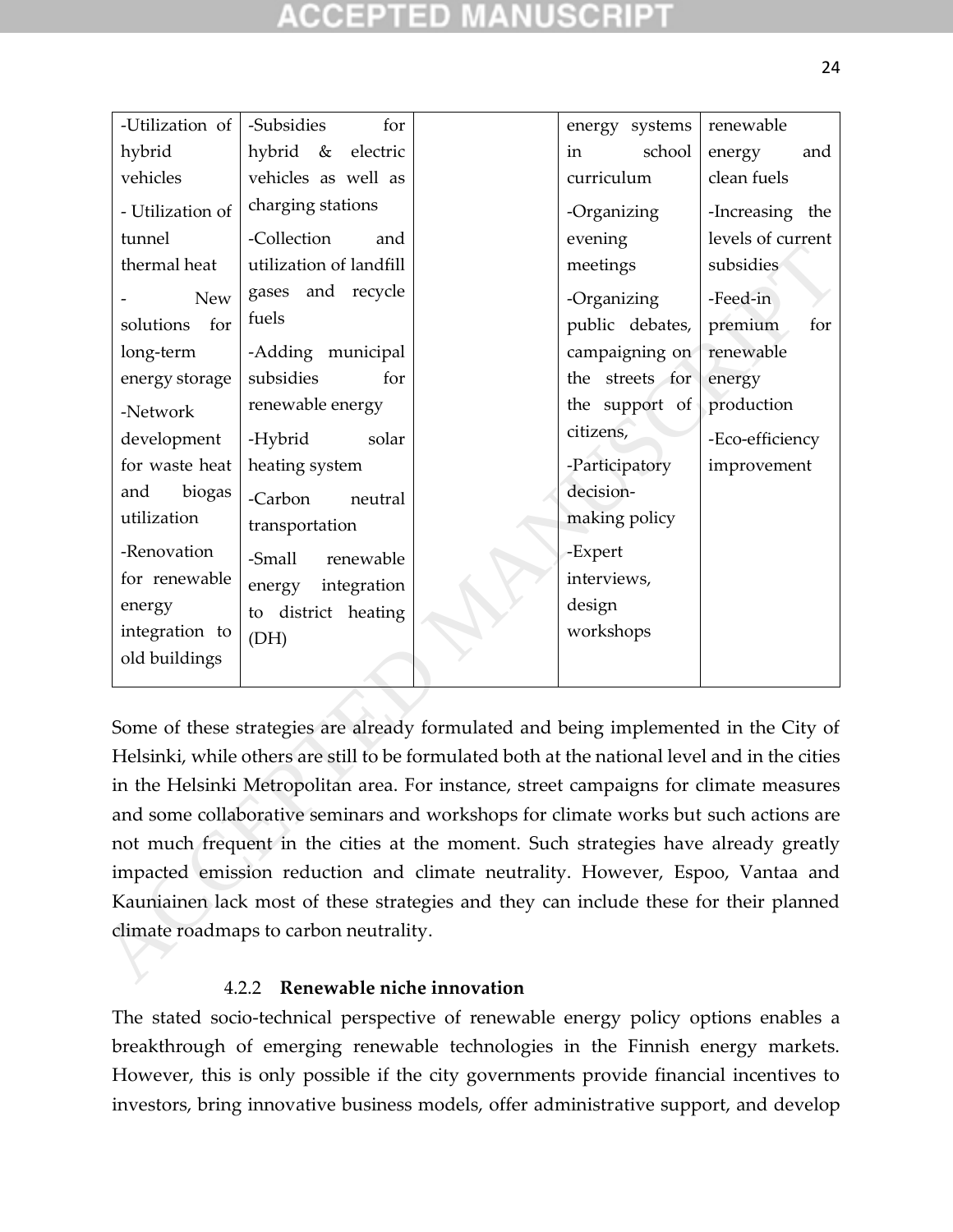# **CCEPTED MANUSCR**

necessary infrastructures for the establishment of the emerging technologies, such as solar thermal and heat pumps. Social acceptance of wind and solar energy is still largely negative although some people have started solar energy production in this area (Jung et al., 2016; Dahal,Niemelä, & Juhola, 2017).

Commercial motivations and regulatory compliance are the major drivers for renewable energy niche deployment (Geels et al., 2016; Miera, 2010). Renewable energy deployment is mainly enacted by energy companies and professional solar businesses in the Helsinki Metropolitan area. Renewable energy policies should focus on incentivizing these actors as well as attract new entrants to the renewable energy businesses.

In the current situation, some of the recent renewable technologies (e.g. solar and geothermal) cannot immediately compete in the energy market with other technologies. Providing attractive financial incentives for both larger and smaller renewable energy production will be supporting niche development. The cities can formulate clear renewable policies (e.g. solar-PV strategy, wind energy strategy, and geothermal energy strategy) in collaboration with the various renewable energy businesses, consulting groups and real estate companies. For this, the cities can scope out their current prospects and future need for the energy consumption and renewable energy production in their geographical boundaries. Such policies should be able to address the current issues on the renewable energy production, consumption, and distribution.

Energy companies, businesses and the cities can collaborate to form and implement the appropriate renewable energy policies. This helps city administrations to adopt the ideas and interest of such energy and business organizations. The cities can also adopt free energy and grid market policies and pressure the companies to implement strong corporate responsibility policies. This helps to enhance the small-scale renewable energy production and reduce the obstacles due to monopoly of the energy grids. Demonstration projects can be set up so that the companies can gain experiences and residents can learn about the benefits of the renewable energy sources. The most important point is that the renewable niche innovation is possible only by collective enactment and inclusion of all the societal groups. Commercial motivations and regulatory compliance are the major drivers for renewable<br>energy inched peloyment (Ceels et al., 2016; Mirra, 2010). Renewable energy deployment<br>is mainly enacted by energy companies and professi

### **5. Discussion and conclusion**

Our findings show that current renewable energy policies for carbon neutrality in the Helsinki Metropolitan area are weak but many options are available for improvements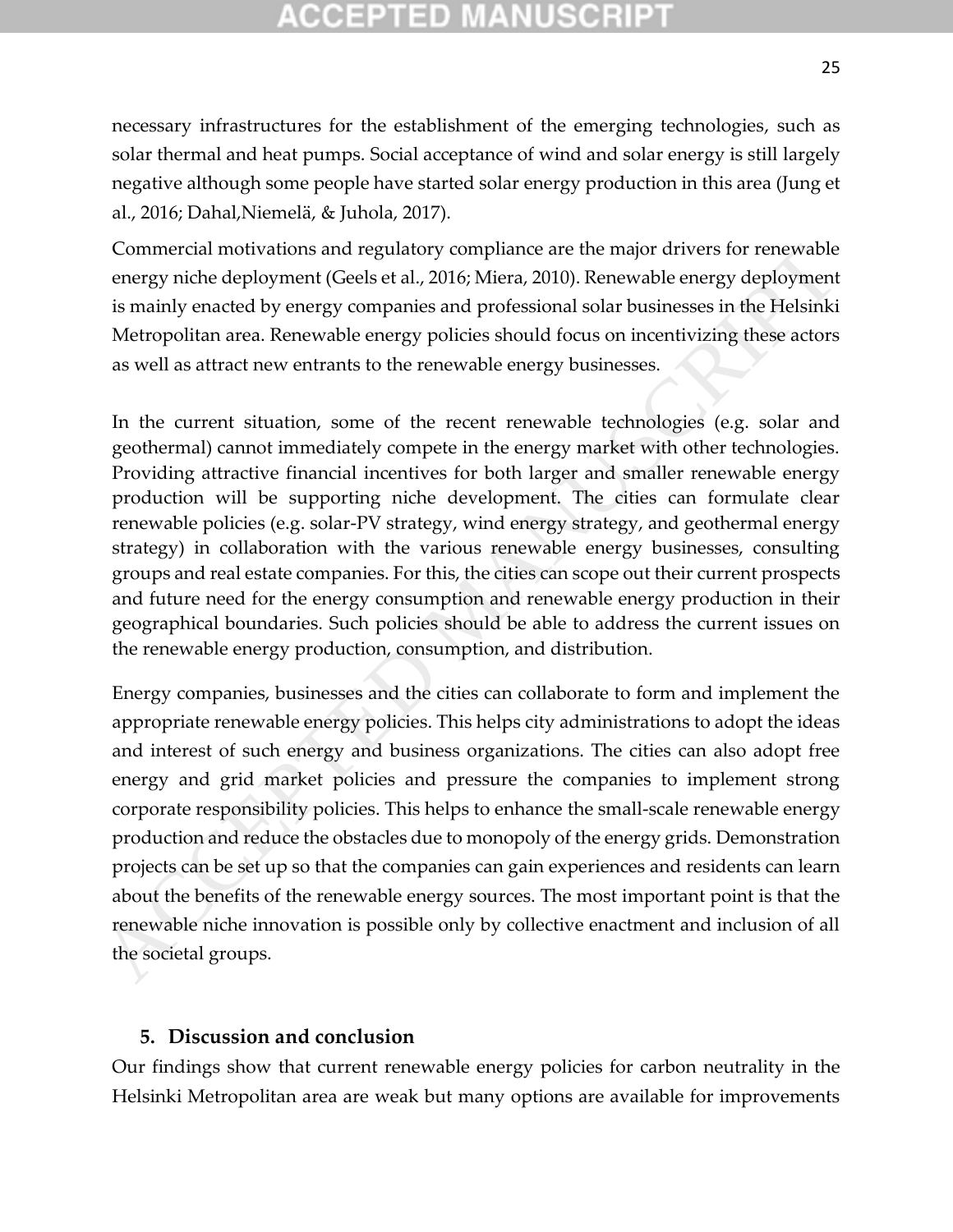# (CELLER)

to current policies. We also found that national renewable energy policies are looking more constructive and advanced than the energy policies in the cities in the Helsinki Metropolitan area (See tables). However, many of the national renewable energy policies are also deployed in the cities in the Helsinki Metropolitan area and their roles to achieving the carbon neutral goals of the cities are vital. Both national and local level energy policies have been implemented to some extent in these cities. Yet, the cities have to work a lot more for the realization of these policies and formulation of renewable energy policies for the short-term and long-term future plans. Within the energy transition context of the cities, this study shows that renewable energy policies for sociocultural, infrastructural, techno-economical, and institutional transitions play important role to low carbon energy transition to carbon neutrality (IEA & IRENA, 2017; Poggi, Firmino, & Amado, 2017; Verbong & Geels, 2007) but current renewable energy policies need to be amended to achieve the carbon neutral target.

With regard to national level low-carbon energy transition, resilience of renewable energy regime is positive towards the energy generation from the renewable sources while the local level low-carbon energy transition in Helsinki Metropolitan area has just started to take off and utilization of renewable sources are at infancy stage. However, these local practices will be helpful not only to achieve carbon neutrality but also to reduce carbon emissions at the national level (Petersen, 2016). The current renewable energy investment landscape in the cities is not moving fast enough in the right direction and requires renewable energy promoting investment decisions and with robust short and long-term energy policy implications (Laes, Gorissen, & Nevens, 2014; Voß, Smith, & Grin, 2009; Nevens & Roorda, 2013). Cities and government can bring attractive business models, such as mortgages or securing home equity lines of credit, and acquiring personal loans and financial incentives to promote renewable energy (Fuller et al.; 2009). The cities can utilize all available renewable energy resources to achieve their renewable energy targets and carbon neutral goals. This will also increase the energy security of the city (Hiteva, 2013). examently use anotheristic appear and the times when involving and to can be a set a set also comept prolices have been implemented to some extent in these cities. Yet, the cities have to work a lot more for the fealizatio

The discussion of carbon neutrality should not just focus on promoting renewable energy but also on preventing the use of fossil-fuel and non-renewable energy sources and adoption of carbon capture and sequestration (CCS) (Geels, 2014). In fact, destabilization of carbon-emitting energy sources helps to promote renewable energy. The cities should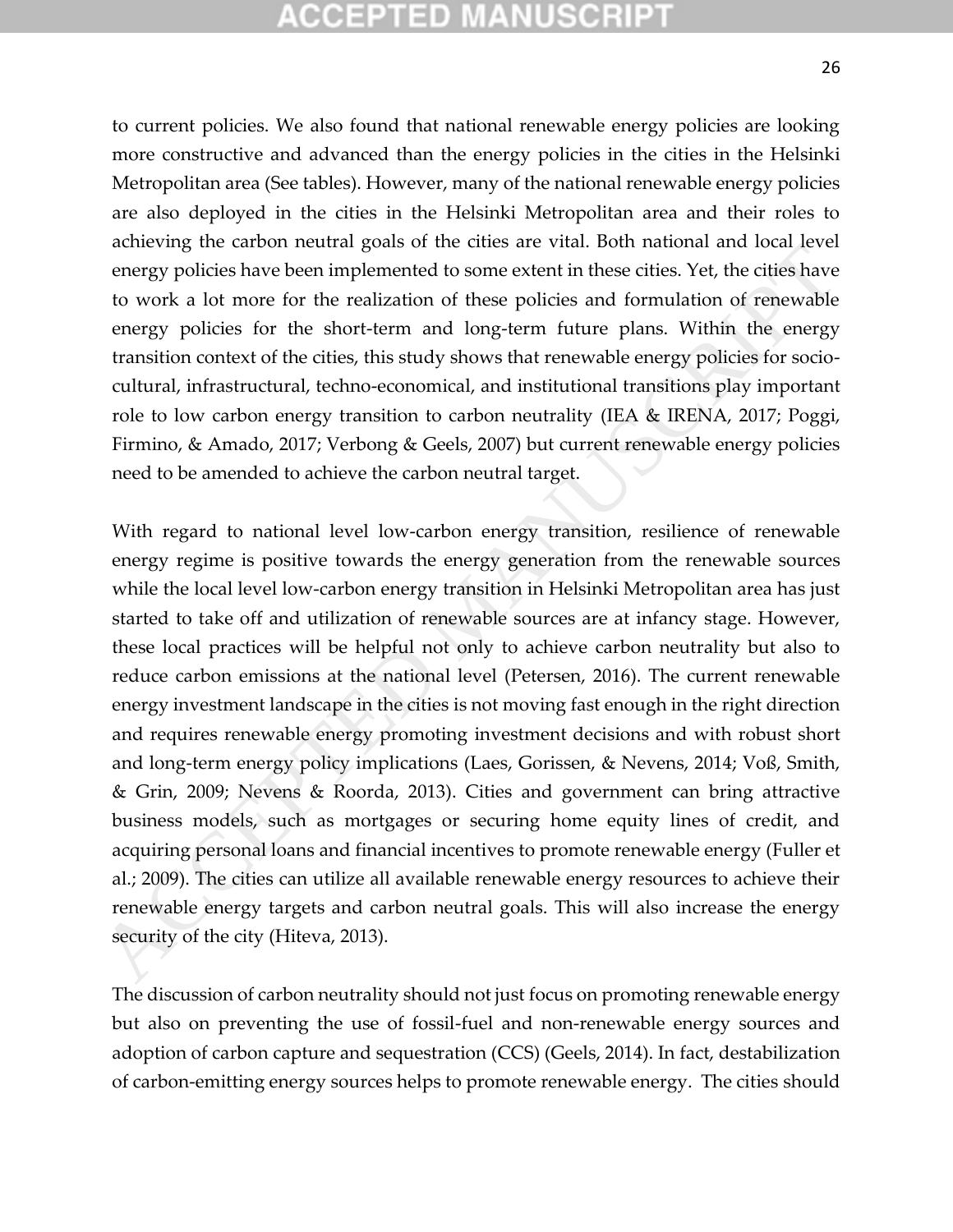# CCEPTED MANUSCRI

establish solid regional cooperation, especially among the four metropolitan cities. The cooperation between the cities and private investors and businesses is also vital for implementing climate and energy plans (Dahal, Niemelä & Juhola, 2017; Laes, Gorissen, & Nevens, 2014). In addition, strong political commitments from the different political parties within the city councils are critical (Dahal & Niemelä, 2016). To accomplish the goal, the cities also require innovative policies to engage various stakeholders in their decision-making processes, climate works and projects to promote renewable energy production and consumption. The cities should look at the multi-level perspective (technical, regulatory, economic, and cultural) approaches to their current energy transitions towards renewable energy development and establish carbon neutrality (Geels, 2011; Laes; Gorissen, & Nevens, 2014). A full-scale and carbon neutrality and energy transition in the cities will increasingly require coordinated approach at city level and beyond. This implies the cooperation between the businesses, national and city governments, various institutions and civil society at broad scale (Laes, Gorissen, & Nevens, 2014). This study provides insights for the national and local authorities to prioritize local energy production for the security of energy supply. parties with the cuy councass are cunted (*Loana* & retenter, 2000, 10 accouples in the<br>goal, the difeis also require innovative policies to engage various stakeholders in their<br>decision-making processes, climate works and

**Acknowledgments:** We would like to thank all the interviewees who provided their time and useful data for this research work. We would also like to thank editor and anonymous reviewers for their constructive comments and suggestions to improve the quality of this paper.

**Author Contributions:** Karna Dahal collected the data, performed the analyses and drafted the manuscript, Associate Professor Sirkku Juhola edited, guided, and commented on the manuscript, and Professor Jari Niemelä provided supervision of all stages, edited, guided, and commented on the manuscript.

**Conflicts of Interest:** The authors declare no conflict of interest.

**Funding**: This research did not receive any direct grant from funding agencies in the public, commercial, or not-for-profit sectors.

#### **References**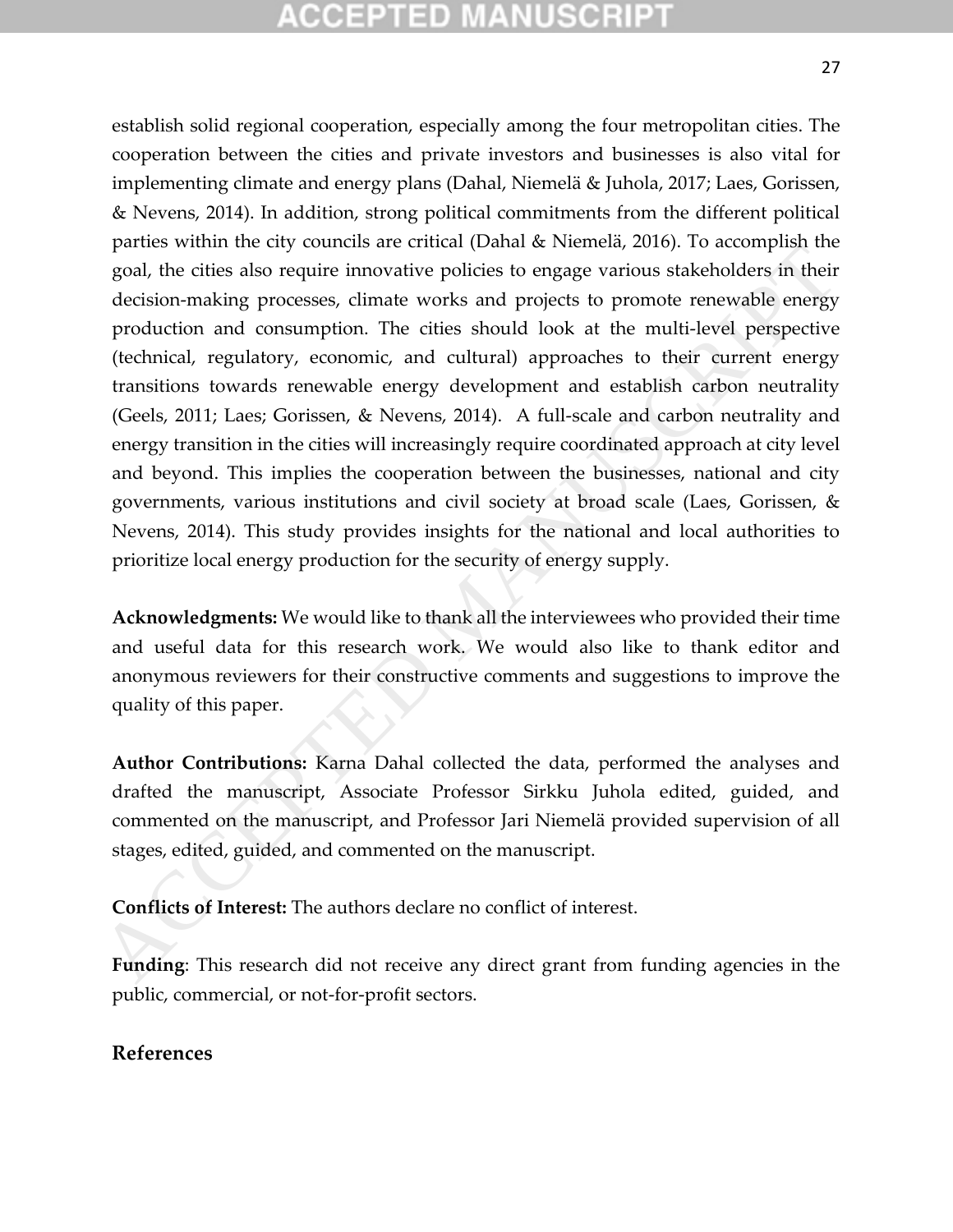- 1. Agostani, A., Giuntoli, J., & Boulamanti, A. (2014). Carbon accounting of forest bioenergy. European Commission, Joint Research Centre, Institute of Energy and Transport. Luxembourg: European Joint Research Centre.
- 2. Aslani, A., Helo, P., & Naaranoja, M. (2013). Role of renewable energy policies in energy dependency in Finland: System dynamics approach. Applied energy, 113, 758-765.
- 3. Bach, B., Werling, J., Ommen, T., Münster, M., Morales, J. M., & Elmegaard, B. (2016). Integration of large-scale heat pumps in the district heating systems of Greater Copenhagen. Energy, 107, 321-334.
- 4. BBC news. (2017, 07 26). New diesel and petrol vehicles to be banned from 2040 in UK. Retrieved 11 10, 2017, from BBC NEWS website: http://www.bbc.com/news/uk-40723581
- 5. Brandt, N., Cambell, F., Deakin, M., & Holmstedt, L. (2014). European Cities Moving Towards Climate Neutrality Participation, Indicators and Benchmarking. Stockholm: CLUE – Climate Neutral Urban Districts in Europe. DOI: 10.13140/2.1.3166.3369 758-765.<br>
3. Bach, B, Werling, J., Ommen, T., Münster, M., Morales, J. M., & Elmegrard, B.<br>
(2016). Integration of large-scale heat pumps in the district heating systems of<br>
Croter Copenhagon. Floregy, 107, 321-334.<br>
4. B
	- 6. Chel, A., & Kaushik, G. (2017). Renewable energy technologies for sustainable development of energy efficient building. *Alexandria Engineering Journal*.
	- 7. City of Espoo. (2017). Climate goals aim for carbon neutrality. Retrieved 11 09, 2017, from City of Espoo's official website: http://www.espoo.fi/en-US/Housing\_and\_environment/Sustainable\_development/Climate\_goals.
	- 8. Corfee-Morlot, J., Kamal-Chaoui, L., Donovan, M. G., Cochran, I., Robert , A., & Teasdale , P. J. (2009). *Cities, Climate Change and Multilevel Governance.* OECD. Paris: OECD Publishing.
	- 9. Dahal, K., & Niemelä, J. (2016). Initiatives towards Carbon Neutrality in the Helsinki Metropolitan Area. Climate, 4(3), 36. doi:10.3390/cli4030036
	- **10.** Dahal, K., & Niemelä, J. (2016). Cities' Greenhouse Gas Accounting Methods: A Study of Helsinki, Stockholm, and Copenhagen. Climate, 5(31).
	- 11. Dahal, K., Niemelä, J., & Juhola, S. (2017). The role of solar energy for carbon neutrality for Helsinki Metropolitan area.
	- 12. Dorn, A. V. (2017, 8 4). Diesel and petrol cars to be banned by 2040. Respiratory Medicine, 5(9), 684-684.
	- 13. Farla, J., Markard, J., Raven, R., & Coenen, L. (2012). Sustainability transitions in the making: A closer look at actors, strategies and resources. Technological Forecasting & Social Change.
	- 14. Fuller, M. C., Portis, S. C., & Kammen, D. M. (2009). Towards a low-carbon economy: Municipal financing for energy efficiency and solar power. *Environment: Science and Policy for Sustainable Development, 51*(1), 22–33.
	- 15. Garfield, L. (2015, 10 20). Oslo just declared that it will become the first major city to ban cars. Retrieved 11 10, 2017, from Busi Insider webpage: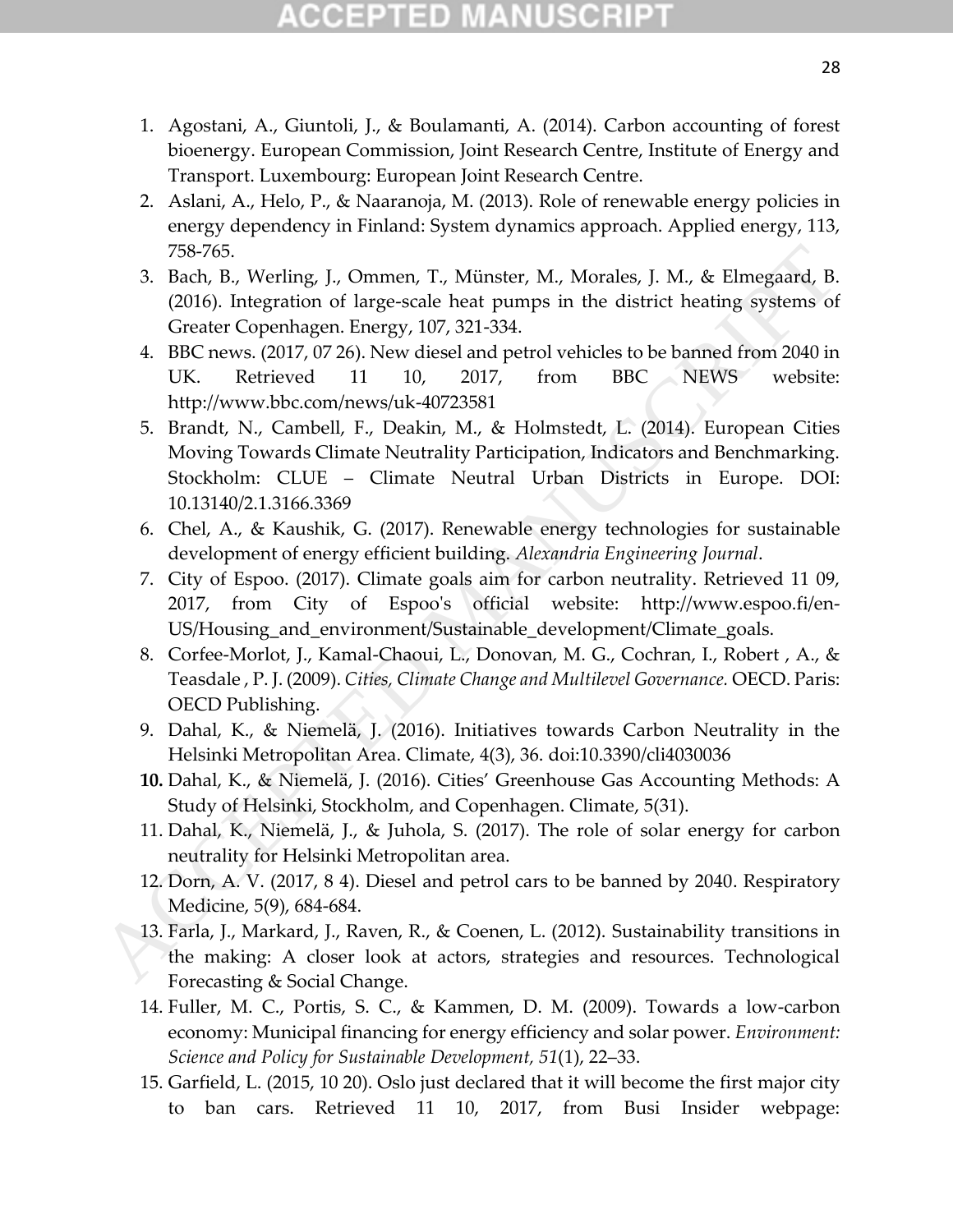# CCEPTED MANUSCR

www.businessinsider.com/oslo-bans-cars-from-its-city-center-2015- 10?r=US&IR=T&IR=T

- 16. Geels, F. W. (2011). The multi-level perspective on sustainability transitions: Responses to seven criticisms. Environmental Innovation and Societal Transitions, 1, 24-40.
- 17. Geels, F. W. (2014). Regime Resistance against Low-Carbon Transitions: Introducing Politics and Power into the Multi-Level Perspective. Theory, Culture & Society, 31(5), 21-40.
- 18. Geels, F. W., Berkhout, F., & Vuuren, D. P. (2016). Bridging analytical approaches for low-carbon transitions. Nature climate change, 576-583.
- 19. Geels, F. W., Kern, F., Fuchs, G., Hinderer, N., Kungl, G., Mylan, J., . . . Wassermann, S. (2016). The enactment of socio-technical transition pathways: A reformulated typology and a comparative multi-level analysis of the German and UK low-carbon electricity transitions (1990–2014). *45*(4), 896-913.
- 20. Geels, F. W., Sovacool, B. K., Schwanen, T., & Sorrell, S. (2017). The Socio-Technical Dynamics of Low-Carbon Transitions. Joule, 463-479.
- 21. Helsingin kaupungin ympäristokeskus. (2015). Helsinki's Climate Roadmap. Retrieved from the set of the set of the set of the set of the set of the set of the set of the set of the set of the set of the set of the set of the set of the set of the set of the set of the set of the set of the set o https://issuu.com/helsinginymparistokeskus/docs/helsinki\_climate\_roadmap\_201 50427 17. Gels). F. W. (2014). Regime Resistance against Low-Carbon Transitions:<br>
Introducing Politics and Power into the Mullti-Level Perspective. Theory, Culture<br>
& Society, 31(5), 21-40.<br>
16. Geeks, F. W., Rerh, E., Waren, D
	- 22. Helsinki Environment Centre. (2017). Helsinki Environment statistics. Retrieved 10 2, 2017, from Helsinki Environment statistics webpage: http://www.helsinginymparistotilasto.fi/
	- 23. Helsinki Environmental Statistics. (2017). Helenin, Vantaan Energian ja Fortum Espoon sähkön ja kaukolämmön hankinta energialähteittäin 2002-2016. Retrieved from Helsinki Environmental Statistics: http://www.helsinginymparistotilasto.fi/
	- 24. Hiteva, R. P. (2013). Fuel poverty and vulnerability in the EU low-carbon transition: the case of renewable electricity. Local Environment-The International Journal of Justice and Sustainability, 18(4), 487-505.
	- 25. Huang, H., Khanna, M., Önal, H., & Chen, X. (2013). Stacking low carbon policies on the renewable fuels standard: Economic and greenhouse gas implications. *Energy Policy, 56*, 5-15.
	- 26. Huuska, P., Lounasheimo, J., Jarkko, M., Viinanen, J., & Ignatius, S.-M. (2017). Selvitys Helsingin uusista ilmastotavoitteista. City of Helsinki Environmental Centre. Helsinki: Helsingin kaupungin ympäristökeskus.
	- 27. IEA & IRENA. (2017). Perspectives for the energy transition investment needs for a low-carbon energy system. International Renewable Energy Agency (IRENA).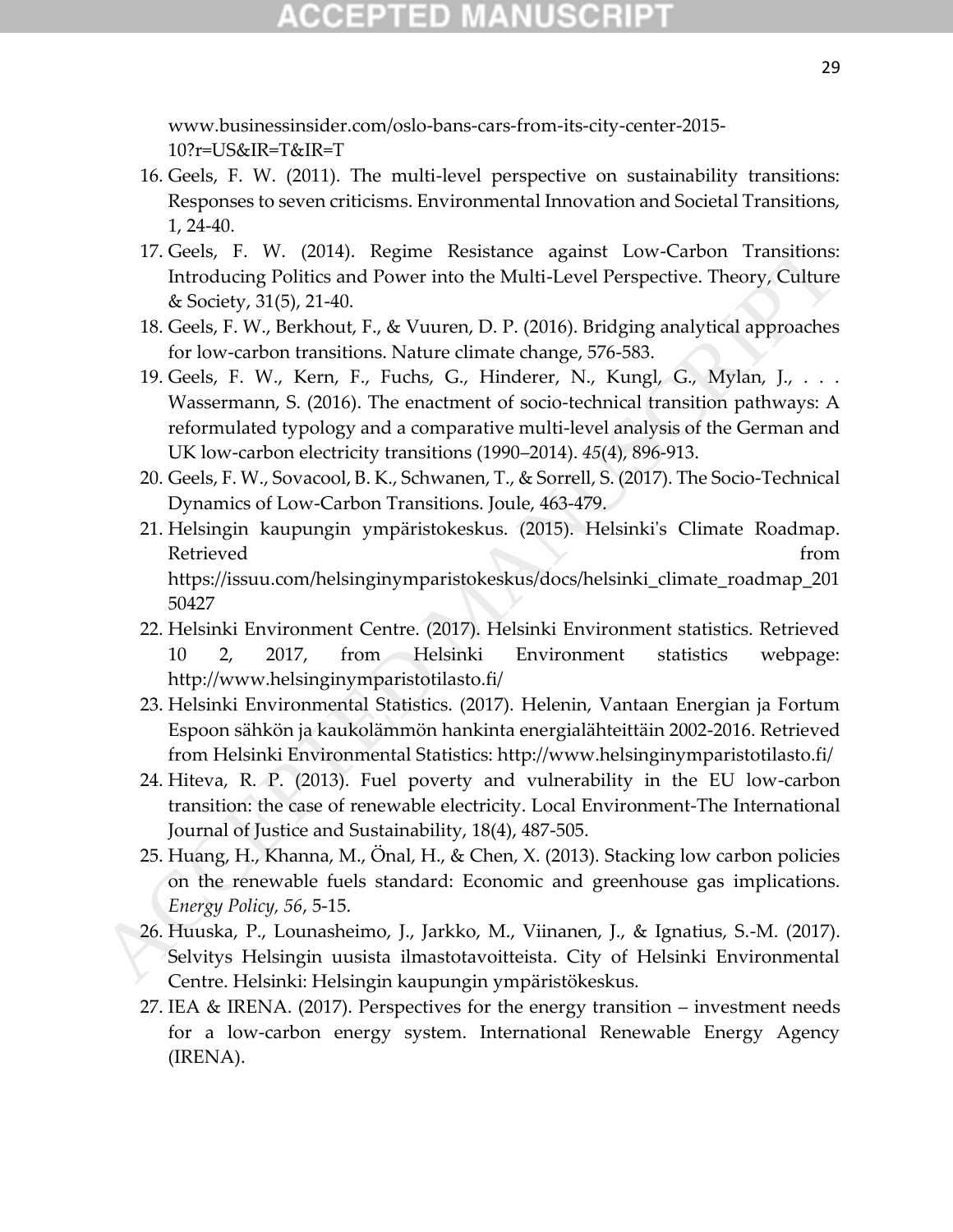# CCEPTED MANUSCR

- 28. IEA. (2009). *Cities, towns & Renewable energy. Yes In My Front Yard. .* Organisation for Economic Co-operation and Development (OECD) and International Energy Agency (IEA). Paris: International Energy Agency.
- 29. IEA. (2013). Energy Policies of IEA Countries: Finland 2013. Paris: OECD iLibrary. doi: http://dx.doi.org/10.1787/19900082
- 30. Jung, N., Moula, M. E., Fang, T., Hamdy, M., & Lahdelma, R. (2016). Social acceptance of renewable energy technologies for buildings in the Helsinki Metropolitan Area of Finland. Renewable energy, 99, 813-824.
- 31. Kivimaa, P., & Kern, F. (2016). Creative destruction or mere niche support? Innovation policy mixes for sustainability transitions. Research Policy, 45(1), 205- 217.
- 32. Korhonen, K., Sokka, L., Salminen, O., Sievänen, R., Pingoud, K., Livesniemi, H., Sipilä, K. (2015). Sustainability of forest energy in Northern Europe. VTT Technical Research Centre of Finland Ltd. Espoo: VTT Technical Research Centre of Finland Ltd. 30, Jung, N., Moula, M. E., Fang, T., Handy, M., & Lahdelma, R. (2016). Social<br>acceptance of renewable energy technologies for buildings in the Helsinki<br>deterory technologies (or subsection). M. A. & Lahdelman P., & Kern,
	- 33. Kuckshinrichs, W., & Hake, J.-F. (Eds.). (2015). Carbon Capture, Storage and Use (1 ed.). Springer International Publishing.
	- 34. Kyne, D., & Bolin, B. (2016). Emerging Environmental Justice Issues in Nuclear Power and Radioactive Contamination. (J. Chakraborty, S. E. Grineski, & T. W. Collins, Eds.) International Journal of Environmental Research and Public Health, 13(7), 700.
	- 35. Laes, E., Gorissen, L., & Nevens, F. (2014). A Comparison of Energy Transition Governance in Germany, The Netherlands and the United Kingdom. Sustainability, 6, 1129-1152.
	- 36. Lemon, M., Pollitt, M. G., & Steer, S. (2015). Local energy policy and managing low carbon transition: The case of Leicester, UK. Energy strategy reviews, 6, 57-63.
	- 37. Manyika, J., Chui, M., Bughin, J., Dobbs, R., Bisson, P., & Marrs, A. (2013). Disruptive technologies: Advances that will transform life, business, and the global economy. McKinsey Global Institute.
	- 38. MEAE. (2018). *Projects eligible for aid and maximum amount of aid*. Retrived from Ministry of Economic Affairs and Employment's website: http://tem.fi/en/projectseligible-for-aid
	- 39. Miera, G. S. (2010). Regulation as a key driver for renewable energy development: lessons from the Spanish case. *Presentation*. Venetia: Climate Policy Initiative.
	- 40. Miller, C. A., Iles, A., & Jones, C. F. (2013). The social dimensions of energy transitions. Science and Culture, 22(2).
	- 41. Minea, V. (2015). Energy Performances of Geothermal Heat Pumps Operating in Cold Climates. Proceedings World Geothermal Congress 2015. Melbourne: Stanford University school of earth, energy & environmental sciences.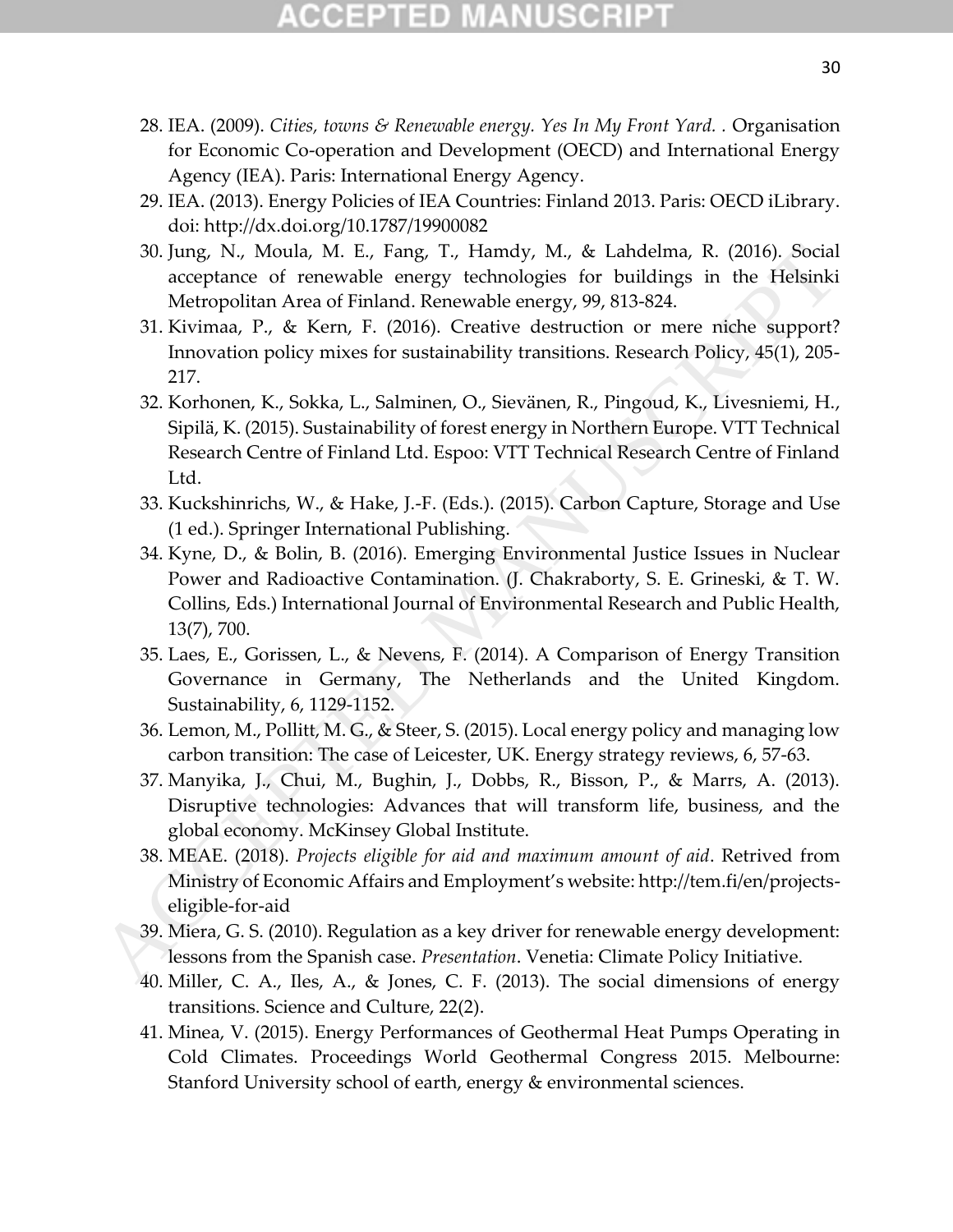# CCEPTED MANUSCRI

- 42. Ministry of economic affairs and employment. (2017). Government report on the national energy and climate strategy for 2030. Helsinki: Ministry of economic affairs and employment.
- 43. Nevens, F., & Roorda, C. (2013). A climate of change: A transition approach for climate neutrality in the city of Ghent (Belgium). Sustainable Cities and Society, 10, 112-121.
- 44. Ninan, K. N., & Inoue, M. (2017). Building a Climate Resilient Economy and Society: Challenges and Opportunities. Cheltenham and Northampton: Edward Elgar Publishing Limited.
- 45. Nykvist, B., & Nilsson, M. (2015). Rapidly falling costs of battery packs for electric vehicles. Nature climate change, 5, 329-332.
- 46. Parliamentary Committee on Energy and Climate. (2014). Energy and Climate Roadmap 2050. Helsinki: Ministry of Employment and Economy.
- 47. Petersen, J.-P. (2016). Energy concepts for self-supplying communities based on local and renewable energy sources: A case study from northern Germany. Sustainable Cities and Society, 26, 1-8.
- 48. Poggi, F., Firmino, A., & Amado, M. (2017). Assessing energy performances: A step toward energy efficiency at the municipal level. Sustainable Cities and Society, 33, 57-69.
- 49. Puigianer, L., Pérez-Fortes, M., & Laínez-Aguirre, J. M. (2015, 06 12). Towards a Carbon-Neutral Energy Sector: Opportunities and Challenges of Coordinated Bioenergy Supply Chains-A PSE Approach. Energies, 8(6), 5613-5660.
- 50. Singh, A., Pant, D., & Olsen, S. I. (Eds.). (2013). *Life Cycle Assessment of Renewable Energy Sources.* London: Springer Link.
- 51. Sovacool, B. K. (2017). Contestation, contingency, and justice in the Nordic lowcarbon energy transition. *Energy Policy, 102*, 569-582.
- 52. Statistics of Finland. (2016). Energy in Finland 2016. Retrieved 11 10, 2017, from Statistics of Finland website: http://www.stat.fi/tup/julkaisut/tiedostot/julkaisuluettelo/yene\_efp\_201600\_2016 \_15894\_net.pdf 10, 112-121.<br>
41 Ninan, K. N., & Inoue, M. (2017). Building a Climate Resilient Economy and<br>
Society: Challenges and Opportunities. Cheltenham and Northampton: Edward<br>
Flg.pr Publishing Limited.<br>
45. Nykvist, B, & Nilsson
	- 53. Taylor, M., Ralon, P., & Ilas, A. (2016). The power to change: solar and wind cost reduction potential to 2025. International renewable energy agency (IRENA). International renewable energy agency (IRENA).
	- 54. Tilastokeskus. (2017). Statistics of Finland's PX-web databases. Retrieved from Statistics of Statistics of Statistics of Statistics of Statistics and Statistics of Statistics of Statistics http://pxnet2.stat.fi/PXWeb/pxweb/en/StatFin/StatFin\_\_ene\_\_ehk/statfin\_ehk\_pxt \_008.px/table/tableViewLayout1/?rxid=467992a8-78fb-419f-9eec-1aef7c8ca971
	- 55. Timmons, D., Harris, J. M., & Roach, B. (2014). The Economics of Renewable Energy. A GDAE Teaching Module on Social and Environmental Issues in Economics. Medford: Tufts University.